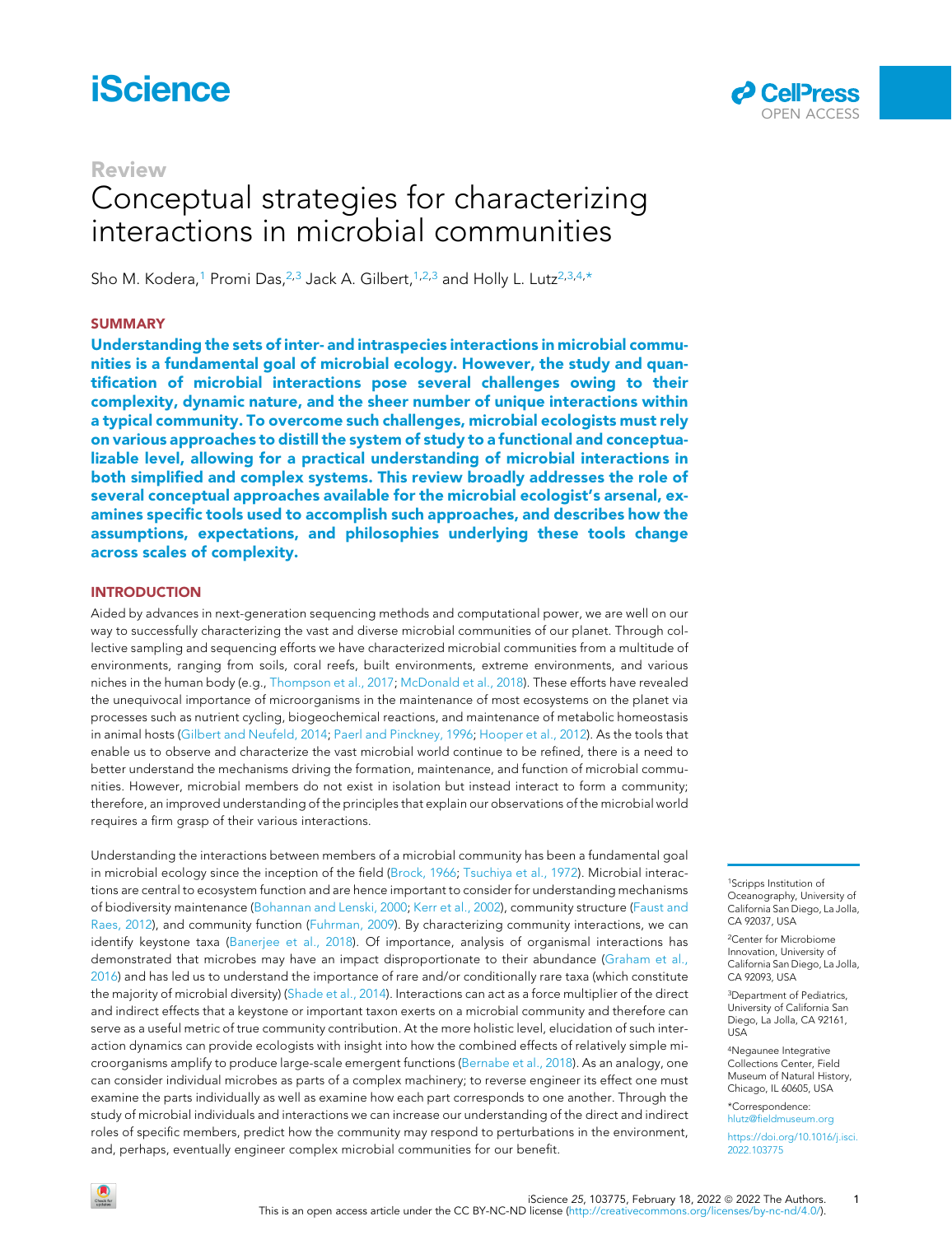



In theoretical ecology, a biological unit can be thought to interact with another biological unit in one of three ways: positively  $(+)$ , negatively  $(-)$ , and neutrally (0). When considering the bidirectionality of interactions between two microbes and the mechanism by which they interact, we can propose classically recognizable categories such as mutualism (++), commensalism (+0), amensalism (-0), predator prey/parasitism (+-), and competition (–) [\(Lidicker, 1979\)](#page-9-6). Although such categorization suggests a finite nature of interactions that can be grasped for a given system, the study of real-world communities has revealed the complex, nuanced plasticity and dynamic nature of actual interactions. Interaction strengths (or even directionality) can change depending on a multitude of inter-specific, intra-specific, and environmental factors. For example, the mutualistic symbiosis between the dinoflagellate algae Symbiodinium spp. and its scleractinian coral host can shift to a parasitic relationship when ocean waters become excessively warm and/or eutrophic, causing Symbiodinium spp. to sequester more resources and reduce host fitness [\(Baker et al.,](#page-8-4) [2018\)](#page-8-4). Such issues can obfuscate investigations of ecological interaction dynamics even in the most manageable and well-characterized biological communities. Moreover, scaling from individual interactions to microbial systems introduces additional complexity owing to the massive abundance of diverse microbial taxa present in most natural environments, the majority of which remain uncharacterized ([Zamkovaya et al., 2021](#page-11-0)). Fortunately, the microbial ecologist is now able to access an arsenal of tools to overcome such difficulties and test fundamental hypotheses of microbial interactions. Such tools can allow for the distillation of complex microbial datasets into manageable, conceptualizable systems. In this review we do not aim to extensively cover the technical aspects and methodology of the various analytical techniques or modeling methods in discussion. Rather, our goal is to (1) broadly describe the conceptual role of various tools in answering targeted questions about ecological interaction dynamics and (2) speculate on the future directions that microbial ecology may move toward from the use of these tools and anticipate how such tools may evolve as a response. We aim to contribute an assessment of how the study of interactions may contribute to a practical, useful understanding of global microbial dynamics.

### CHARACTERIZING THE MICROBIAL INTERACTIONS OF REAL-WORLD, COMPLEX **COMMUNITIES**

With the exception of highly sterilized or extreme environments, real-world microbial communities contain a large number of constituents that may be taxonomically and chemically diverse [\(Thompson et al., 2017](#page-10-0); [Nayfach et al., 2021;](#page-10-5) [Shaffer et al., 2021](#page-10-6)). These complex communities are shaped not only by extrinsic factors but by constraints imposed and opportunities provided by the microbial constituents themselves ([Anantharaman et al., 2016;](#page-8-5) [Sung et al., 2017](#page-10-7); [Hug and Co, 2018](#page-9-7); see review by [Weisskopf et al., 2021](#page-10-8)). The study of such communities has been largely informed by traditional ecological approaches, and this holds true for network analyses, which have a long and rich history in the ecological literature ([May,](#page-10-9) [1972,](#page-10-9) [Cody et al., 1975\)](#page-9-8). Co-occurrence networks provide an opportunity for microbial ecologists to leverage information about the presence (or absence) of members in these communities to explore the extent to which specific taxa, metabolites, and other microbe-associated traits interact antagonistically or synergistically. Network approaches can also be used to explore the importance of ecological unknowns, such as the role that components of ''microbial dark matter'' serve in community connectivity and stability ([Zamkovaya et al., 2021\)](#page-11-0). Pairing microbial data with extrinsic variables, such as nutrient availability, abiotic features, or host-associated physiological parameters allows for more nuanced comparisons of microbial communities ([Bahram et al., 2018;](#page-8-6) [Gibson et al., 2016;](#page-9-9) [Kartzinel et al., 2019;](#page-9-10) [Khan et al., 2020](#page-9-11)). More importantly, network analyses provide a framework for hypothesis-based exploration of mechanisms shaping the structure and function of complex microbial communities in real-world systems.

Approaches based on 16S rRNA amplicon or shotgun metagenomic sequencing provide a compositional snapshot of microbial communities [\(Gloor et al., 2017](#page-9-12); [Quinn et al., 2019](#page-10-10)). These compositional data can be harnessed to estimate the relative abundance of microbial taxa, and relative abundance values can in turn be used to identify taxa of biological interest or importance using correlation-, regression-, or dissimilarity-based methods. These approaches can incorporate phylogenetic information or remain phylogenetically agnostic [\(Lozupone](#page-9-13) [and Knight, 2005\)](#page-9-13), depending on the question of interest. Most tools developed for microbiome network analyses produce co-occurrence networks based on correlation metrics (Pearson, Spearman, etc.), and correlation values are typically interpreted as describing the ''interaction'' between two microbial taxa. A positive correlation may indicate a synergistic interaction in which the metabolites produced by one taxon are consumed by another or instead perhaps an interaction in which both taxa mutually benefit from the same secondary metabolites. Conversely, a negative correlation may indicate antagonistic interactions in which two microbes are competing for a limited resource or the products of one microbe inhibit the growth of another [\(Freilich et al., 2011](#page-9-14); [Berry and](#page-8-7)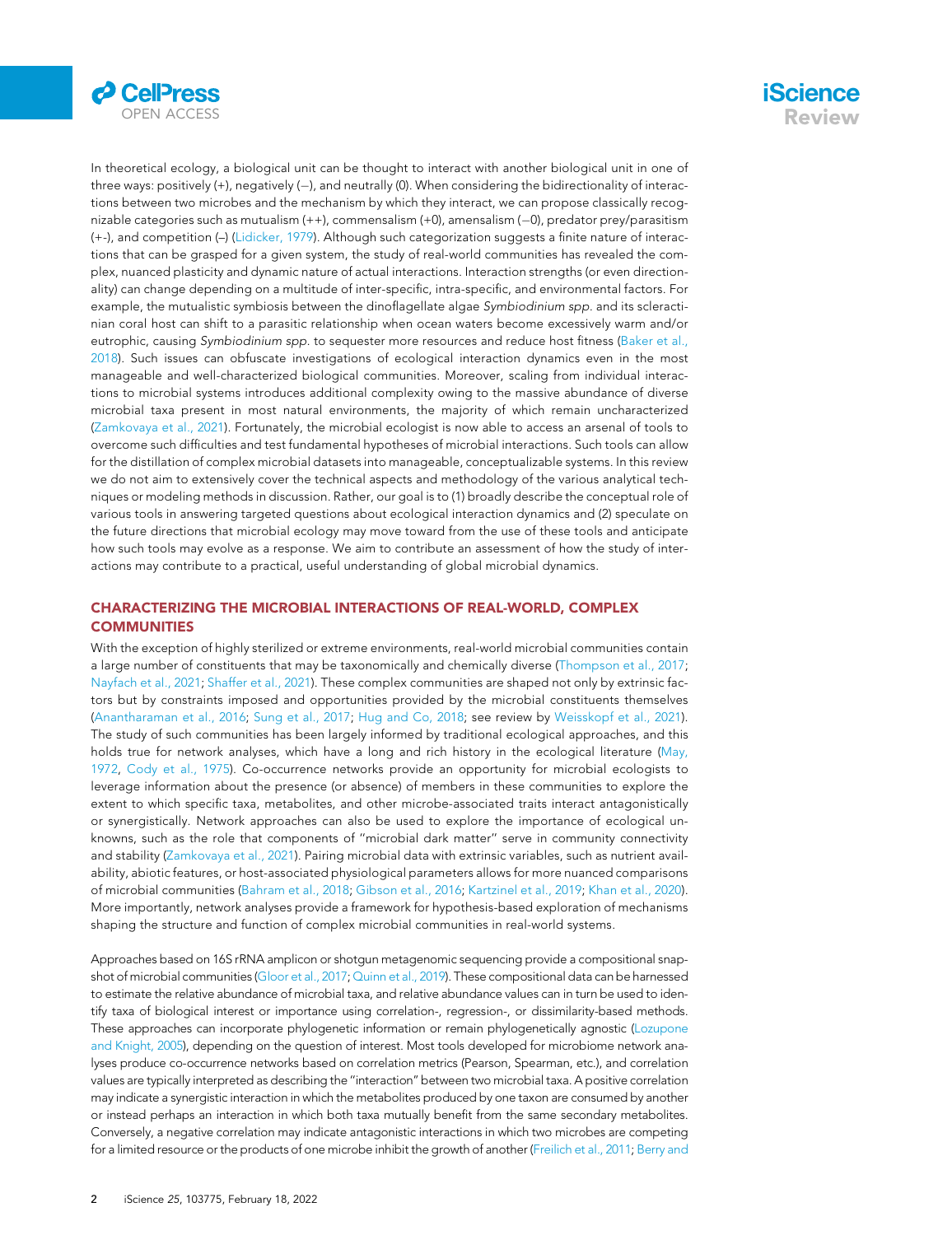<span id="page-2-0"></span>





### Figure 1. Potential mechanisms of co-occurrence

(A and B) (A) Positive or (B) negative interactions observed in co-occurrence networks can result from direct and/or indirect biological mechanisms including (but not limited to) commensalism, mutualism, and shared environmental preferences (cool colors) or amensalism, competition, predation, and disparate environmental preferences (warm colors).

[Widder, 2014](#page-8-7)) [\(Figure 1\)](#page-2-0). Correlations cannot provide information about the specific underlying mechanisms driving observed patterns of relative abundance, or even guarantee an interaction at all. Rather, the utility of co-occurrence networks lies in their ability to summarize a vast array of pairwise associations into network elements (edges and nodes) that can generate testable hypotheses. Furthermore, network features can be compared to identify biologically meaningful patterns and identify important hubs or keystone taxa in the community. A great deal of effort characterized by interdisciplinary collaboration is rapidly advancing this area of research. Here we provide an overview of commonly used methods for constructing co-occurrence networks from compositional data, examples of the application of co-occurrence networks for understanding the biology of real-world microbial communities, and the inherent limitations of network-based approaches.

Three key challenges faced during co-occurrence network analyses are (1) the compositionality of sequencebased data used to define microbial communities, (2) sparsity of such data, and (3) high dimensionality of microbial taxa paired with relatively low sample sizes. Fortunately, several approaches have been developed that consider these features. To address the issue of compositionality, raw data (e.g., 16S rRNA amplicon sequences) can be normalized ([Gloor et al., 2017](#page-9-12); [Quinn et al., 2019\)](#page-10-10). There are several ways to achieve this, the most common being a transformation from raw read counts to relative abundance (OTUi/ ( $\sum$ i=1NOTUi—N)). This transformation, however, limits downstream statistical analyses since operational taxonomic units (OTUs) may no longer be considered independent and are limited to a non-Euclidean simplex. It is also particularly problematic when comparing heterogeneous samples. To circumvent these limitations, other transformation approaches have been proposed and successfully used in microbiome studies, such as the log-ratio transformation of raw OTU read counts (see [Quinn et al., 2019](#page-10-10)). Centered log-ratios (clr) of the geometric mean are now widely used as an approach to examine the differential proportions of microbial taxa [\(Morton](#page-10-11) [et al., 2019](#page-10-11)). As an alternative, the Phylogenetic ILR (PhILR) combines an isometric log-ratio (ILR) transformation with evolutionary tree information to transform microbial data to an unconstrained coordinate system ([Silver](#page-10-12)[man et al., 2017\)](#page-10-12); the benefit of this approach lies in its flexibility for the user to apply conventional statistical analyses directly to transformed data.

Once transformed, correlation analyses can be performed on the data to infer pairwise interactions (positive or negative correlations) between taxa, which is the approach taken by many programs including (but not limited to) SparCC ([Friedman and Alm, 2012](#page-9-15)) and CCLasso ([Fang et al., 2015](#page-9-16)), many of which have been implemented in publicly available workflows, such as that of the R package NetCoMi ([Peschel et al., 2021](#page-10-13)). However, such correlation-based methods are unable to consider indirect associations. A more robust approach capable of considering indirect associations is the use of probabilistic graphical modeling paired with undirected networks followed by stability-based model selection to infer putative pairwise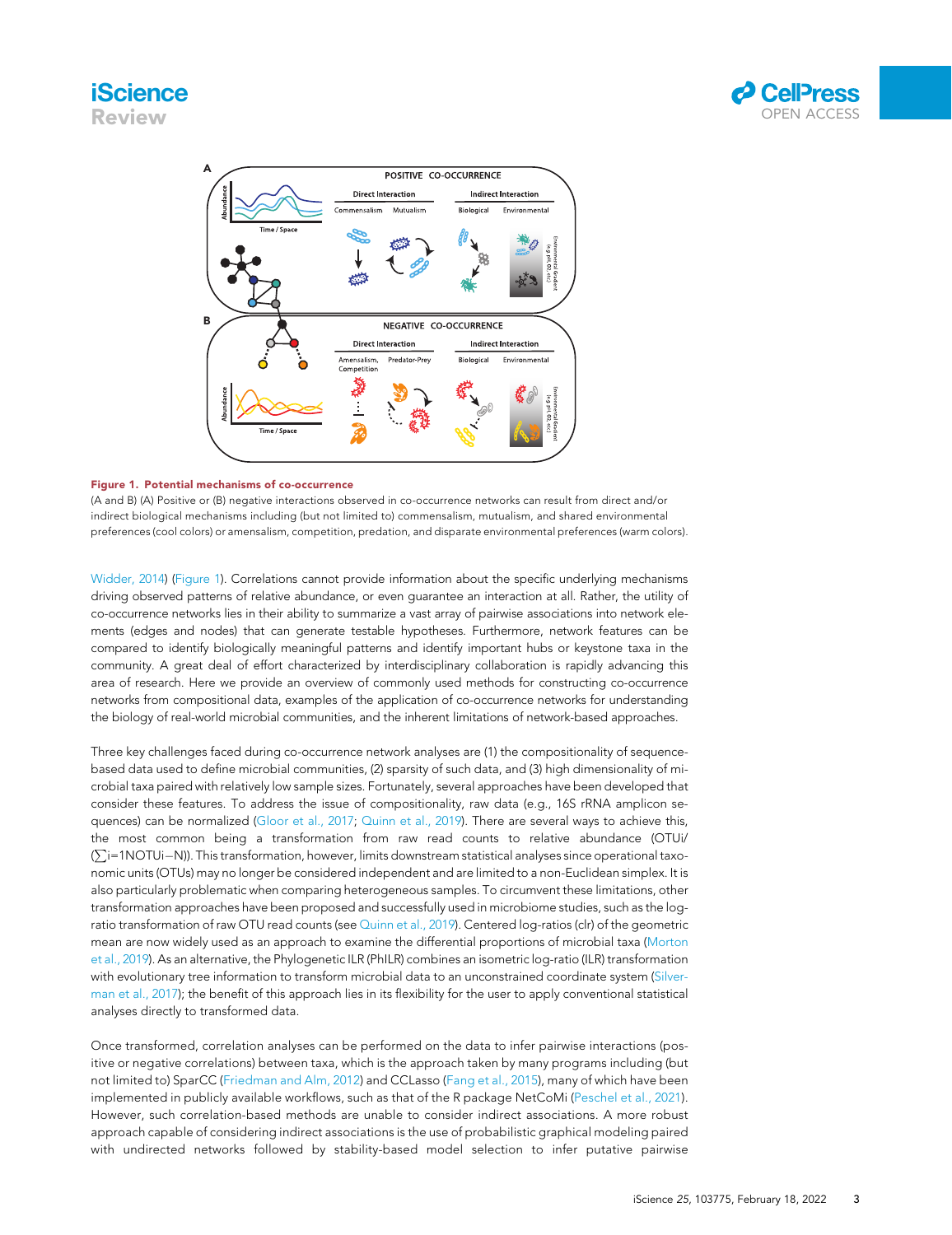<span id="page-3-0"></span>





### Figure 2. Defining network components

(A) Common network features include nodes (individual microbes), edges (correlation value between two nodes), hubs (individual nodes exhibiting a high number of edges and thus a disproportionate influence on a network), and clusters (a group of nodes that are tightly connected with strong edges; also called sub-networks).

(B) Common measures of network centrality include degree centrality (the number of edges connecting a single node to others), eigenvalue centrality (the influence of a node within the network), closeness centrality (a measure of the average shortest distance from one node to all other nodes), and betweenness centrality (a measure of the extent to which a node lies on the shortest path between other nodes).

interactions. This partial correlation-based method can be implemented by the program SPIEC-EASI (SParse InversE Covariance Estimation for Ecological ASsociation Inference) [\(Kurtz et al., 2015\)](#page-9-17), which has been widely used to describe complex microbial interactions among soil communities ([Toju et al.,](#page-10-14) [2016\)](#page-10-14), wildlife-associated microbial communities ([Lutz et al., 2021\)](#page-10-15), and interkingdom associations relevant to organismal health ([Tipton et al., 2018\)](#page-10-16). SPIEC-EASI is particularly useful in cases where data are sparse and highly dimensional, as is quite often the case in naturally occurring microbial communities. Another burgeoning area of microbial community analyses is the application of mutual information approaches and mediation models to reduce high-dimensionality metagenomic data and identify key features associated with variables of interest [\(Liu et al., 2017](#page-9-18)). Mediation models have been useful for studies in which a combination of microbial metagenomic data and host gene expression are of interest with respect to clinical or disease phenotypes. There are many approaches to reducing the dimensionality of features, and those applied to studies of microbial communities must also consider the previously mentioned challenges of sparsity and compositionality of these data. The package SparseMCMM developed by [Wang et al.](#page-10-17) [\(2020\)](#page-10-17), for example, combines Dirichlet [\(Hijazi and Jernigan, 2009\)](#page-9-19) and linear log-contrast regressions to model (1) the relationship between microbial community composition and variable of interest (e.g., clinical phenotype) and (2) relationships between a treatment or intervention and the interactive effects of microbial community members. We note that the methods mentioned thus far rely on arbitrary thresholds of significance for network construction. Random matrix theory-based network approach (e.g., see the Molecular Ecological Analysis Pipeline [MENAP] developed by [Deng et al. \(2012\)\)](#page-9-20) automatically defines network thresholds based on the data structure itself rather than artificial selections [\(Zhou et al., 2010,](#page-11-1) [2011\)](#page-11-2). This approach can be useful for users intending to conduct network comparisons ([Shi et al., 2016;](#page-10-18) [Yuan et al.,](#page-11-3) [2021\)](#page-11-3).

Regardless of the approach selected, a key goal of microbial community network analyses is to identify biologically meaningful features and interactions. It is therefore important to understand how network components (e.g., nodes, edges) and features (e.g., degree centrality) are interpreted [\(Figure 2](#page-3-0)). Nodes typically represent individual microbial OTUs or amplicon sequence variants, whereas edges indicate the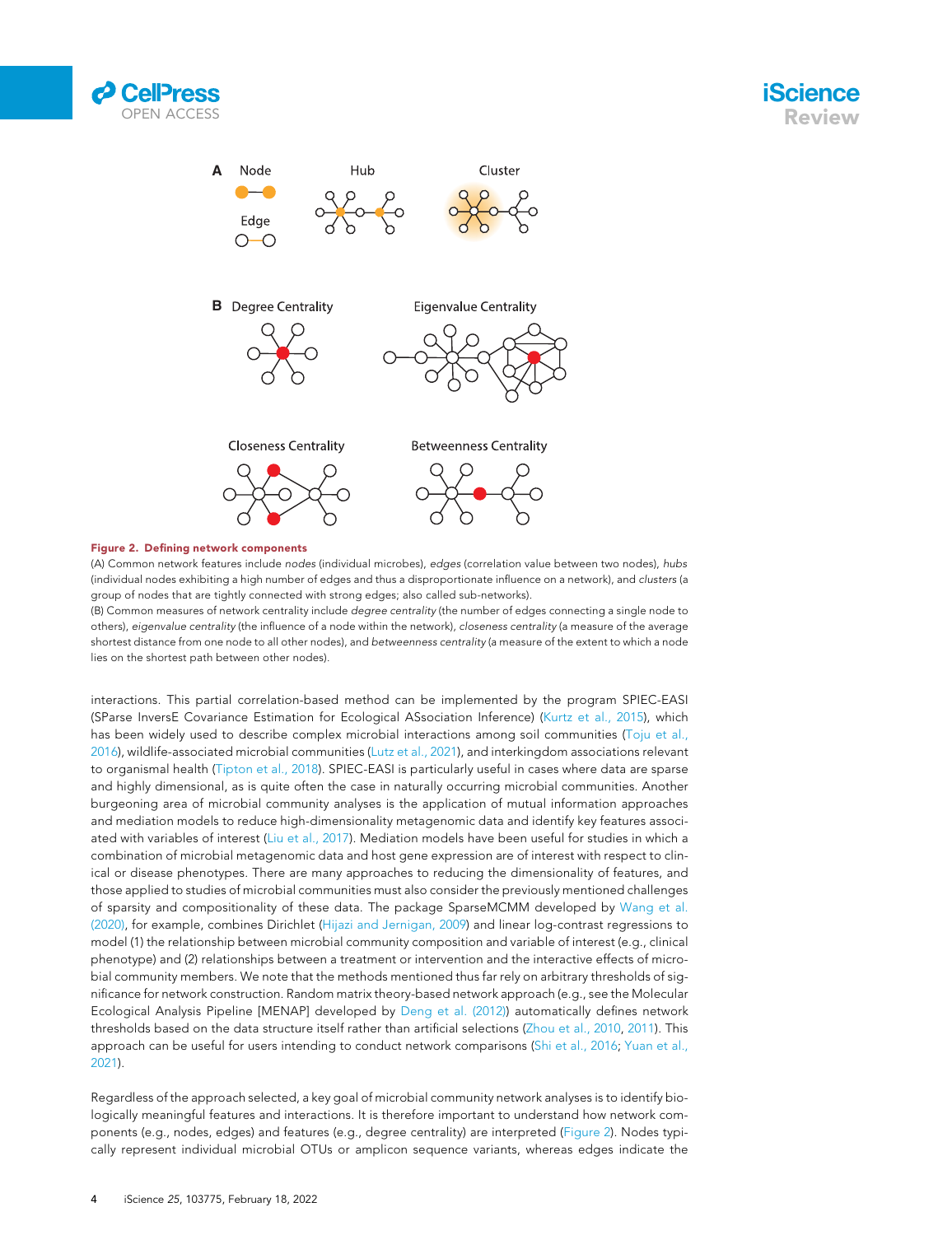



presence and magnitude of interactions between two or more individuals. With this understanding in mind, it becomes possible to identify the most interactive, and therefore likely to be most influential, members of the community. To achieve this, there are many network statistics that can be considered and helpful reviews of their technical application and/or biological interpretation are readily available (Rö[ttjers and](#page-10-19) [Faust, 2018](#page-10-19), [2019;](#page-10-20) [Faust and Raes, 2012](#page-9-3); [Banerjee et al., 2018](#page-8-2)). Within microbial ecology, centrality and network stability are measures that have been widely used owing to the ease with which these statistics can be biologically interpreted. Centrality can be defined by various metrics depending on the user's specific interests in network dynamics (e.g., betweenness centrality, closeness centrality, degree centrality, eigenvector centrality) [\(Figure 2](#page-3-0)). Measures of centrality are estimated using an adjacency matrix calculated from the same underlying data, and each represents a different process by which nodes are connected. However, some measures are more likely to be correlated than others ([Valente et al., 2008](#page-10-21)). For example, a network containing many nodes with a high closeness centrality is also likely to contain more nodes with high degree centrality, contributing to a more highly connected network that is robust and resilient to random perturbations (although we note that targeted removal of highly connected nodes can also dramatically reduce network stability; see [Albert et al. \(2000\)](#page-8-8)). Alternatively, networks containing many nodes with limited degree and closeness centrality are likely to contribute to less stable networks. Centrality metrics can also be used to identify keystone nodes within the network (we do note, however, that this is not always the case; see [Banerjee et al. \(2018\)](#page-8-2) for further discussion on the identification of keystone nodes). The application of more advanced centrality algorithms such as MATria ([Cickovski et al., 2019](#page-9-21)) can facilitate the identification of keystone and other important nodes by using iterative approaches to identify unified sets of central nodes that maximize levels of agreement between the various centrality metrics.

Ultimately, network analyses of complex microbial communities may be seen as a helpful tool but one that, when used in isolation, is insufficient for fully identifying mechanisms of microbial community assembly (see [Hirano and Takemoto, 2019](#page-9-22) for discussion on network limitations; see [Faust, 2021](#page-9-23) for open challenges in network construction and analysis). Regardless, when applied with acceptance of the limitations inherent to highly dimensional, sparse, and compositional datasets, networks can serve a useful role in identifying important members of complex communities, characterizing changes in network patterns within and between environments, and enabling hypothesis testing to gain deeper insights into the mechanisms underlying microbial associations.

### EXPLORING COMMUNITY INTERACTION DYNAMICS VIA TIME SERIES ANALYSIS

As with any biological community, a real-world microbial community is inherently dynamic ([Gerber, 2014](#page-9-24)); its composition and the proportions of its membership are constantly shifting and evolving through time as it responds to its external environment. The same can be said for its various interactions, which are temporally associated phenomena by definition. The characterization of any biological interaction requires, at a minimum, the examination of the state of its members at two different points in time (or in space as a proxy). However, it is important to clarify here that microbial interactions are not necessarily fixed in time; they can display variations depending on sampled sub-intervals. Without consideration of such temporal nuances our analytical approaches may run the risk of homogenizing and oversimplifying such dynamics, or even failing to detect certain interactions at all.

Static network analyses incorporate multiple replicates of a community for network generation, often by collecting multiple samples across time points. The underlying assumption with such an approach is that interactions remain stable and constant for the system, and so the combination of information at several time points will improve the inferences of global interaction characteristics ([Faust and Raes, 2012](#page-9-3)). Such an assumption can be justifiable and/or unavoidable in certain instances. For example, the gut microbiome is noted for its exceptional stability through time ([Faith et al., 2013\)](#page-9-25) and so longitudinal sampling schemes are often used successfully to increase the statistical power necessary for determining global interaction correlations. However, this assumption is more difficult to justify for communities in non-stable and dynamic environments. The microbial dynamics of communities within lakes and marine systems are strongly affected by distinct seasonal trends ([Gilbert et al., 2012](#page-9-26); [Eiler et al., 2012;](#page-9-27) [Kara et al., 2013\)](#page-9-28), and interaction signals within such communities can therefore change significantly depending on the time of year. The sampling interval also plays an important role in determining which interaction trends become most obvious in these dynamic communities. The predominant interaction drivers of marine microbial communities can greatly shift depending on the examined timescale (hours, days, months, and years) [\(Fuhrman](#page-9-29) [et al., 2015](#page-9-29)). For such instances, a well-executed time series analysis can serve as a useful tool for removing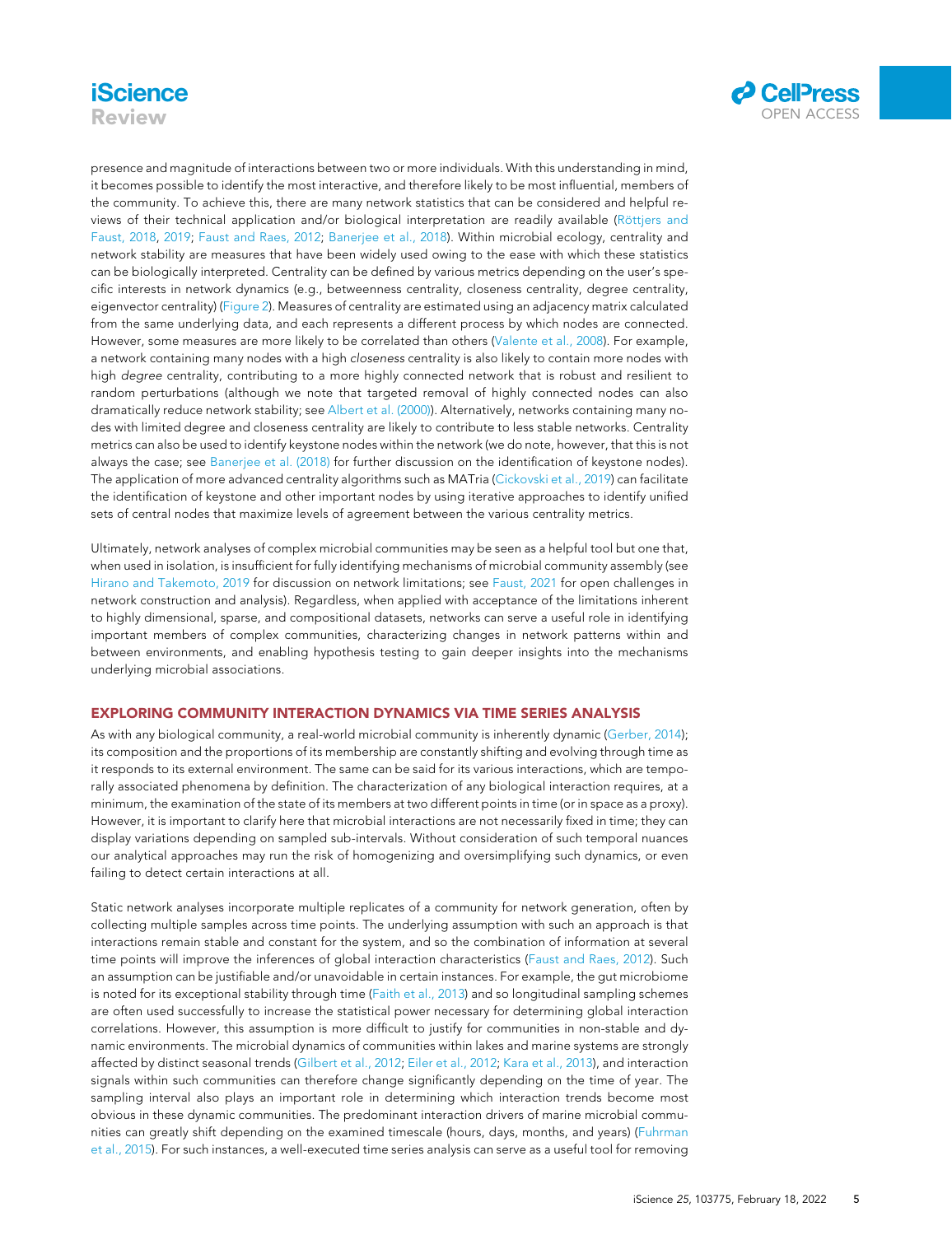



the confounding effects of seasonality and time from the data, as well as for specifying interaction characteristics to specific timescales of interest.

Another important advantage of assessing the time-resolved changes in communities is the ability to identify interaction dynamics that are delayed in time. Time-delayed interactions can occur in microbial communities through a variety of ecological processes, such as succession [\(Marino et al., 2014](#page-10-22); [Fierer et al.,](#page-9-30) [2010\)](#page-9-30) and predator-prey cycles ([Needham et al., 2013\)](#page-10-23). In succession, colonizing taxa play a fundamental role in manipulating the environment to allow for the proliferation of subsequent taxa, leading to a set of predictable community states after colonization. In the predator-prey cycle, limitations in population growth rates cause lags in the association between the abundances of one population onto another. In both cases, certain initial microbial groups in a community play a fundamental role in the prevalence of microbial taxa in later stages, yet their individual population dynamics do not correlate in real time. Such interaction types are likely more prevalent than expected; in fact, a study of freshwater bacterioplankton interaction dynamics by [Eiler et al. \(2012\)](#page-9-27) found a greater number of time-lagged co-associations within the community than contemporaneous relationships. Time-delayed interactions are an unmistakably key component to understanding how communities develop and function over time, yet they can be undetectable to us without the proper use of dedicated time series analysis methods.

Several robust methodologies exist that incorporate time series in the analysis of community interactions from microbial datasets. One popular approach, particularly when absolute abundance data are available, is the generalized Lotka-Volterra (gLV) method. Algorithms based on this approach primarily use sparse regression techniques to quantify interaction parameters of the classic Lotka-Volterra differential equations of population dynamics ([Fisher and Mehta, 2014;](#page-9-31) [Mounier et al., 2008;](#page-10-24) [Stein et al., 2013;](#page-10-25) [Marino](#page-10-22) [et al., 2014;](#page-10-22) [Bucci et al., 2016](#page-8-9); [Hosoda et al., 2021](#page-9-32)). As an example, a gLV based model combined with Tikhonov regularization enabled the quantification of species-species interactions in the intestinal microbiome to numerically predict ecological dynamics under time-dependent external perturbation and additionally characterize community stability ([Stein et al., 2013\)](#page-10-25). Another popular approach is the Local Similarity Analysis (LSA), a dynamic correlation-based network inference algorithm that allows for the quantification of temporal changes in the microbial composition between shifted time series to identify complex dependencies among taxa, as well as between taxa and environmental factors ([Xia et al., 2013](#page-10-26); [Ruan et al., 2006;](#page-10-27) [Gilbert et al., 2012](#page-9-26); [Eiler et al., 2012\)](#page-9-27). For instance, LSA was applied by [Chow et al.](#page-9-33) [\(2014\)](#page-9-33) to examine and predict both protist-bacteria and virus-bacteria relationships of the San Pedro Ocean time series. In a similar vein, dynamic Bayesian networks (DBNs) are probabilistic graphical models that allow for the conditional dependence structure of the underlying data-generation process to change with time [\(Garcia and Kao-Kniffin, 2020](#page-9-34); [Lugo-Martinez et al., 2019;](#page-9-35) [McGeachie et al., 2016](#page-10-28)). DBN models were applied to the infant gut microbial ecosystem to accurately capture known colonization shifts in dominance between three bacterial populations (Bacilli to Gammaproteobacteria to Clostridia) in the weeks immediately following birth ([Lugo-Martinez et al., 2019](#page-9-35)). Finally, a promising approach yet to be fully utilized in the microbiome field is the equation-free modeling approach such as that of the S-map method ([Cenci et al., 2019](#page-9-36); [Yu et al., 2020;](#page-11-4) [Suzuki et al., 2017\)](#page-10-29). The S-map method (and its various iterations) is based on the framework of Empirical Dynamic Modeling [\(Ye et al., 2015;](#page-11-5) [Deyle et al., 2016;](#page-9-37) [Ye and Sugihara, 2016](#page-11-6)), which generates a multivariate ecological time series without making assumptions about underlying microbial processes. The potential advantage of such an approach is that it is robust to non-equilibrium dynamics and non-linearity in multi-species ecological processes.

Although static ''snapshot'' approaches to community interaction inference certainly have their place in understanding the basic characteristics of community structure in real-world microbial communities, the incorporation of temporal information into analyses strengthens our ability to understand the fluidity of interactions shaped by shifting ecological and evolutionary processes. With the increasing availability of microbial time series with improved resolution and length, we expect that time series will become more widely used to facilitate the improved understanding of real-world microbial interactions through their dynamics, as well as for developing increased predictive capabilities of such communities.

### VALIDATING MICROBE-MICROBE INTERACTIONS USING CONTROLLED EXPERIMENTS WITH SIMPLIFIED, MOCK COMMUNITIES

Although empirically derived analyses such as co-occurrence networks and time series analyses provide a foundational framework for understanding the broad structure of the various interactions within microbial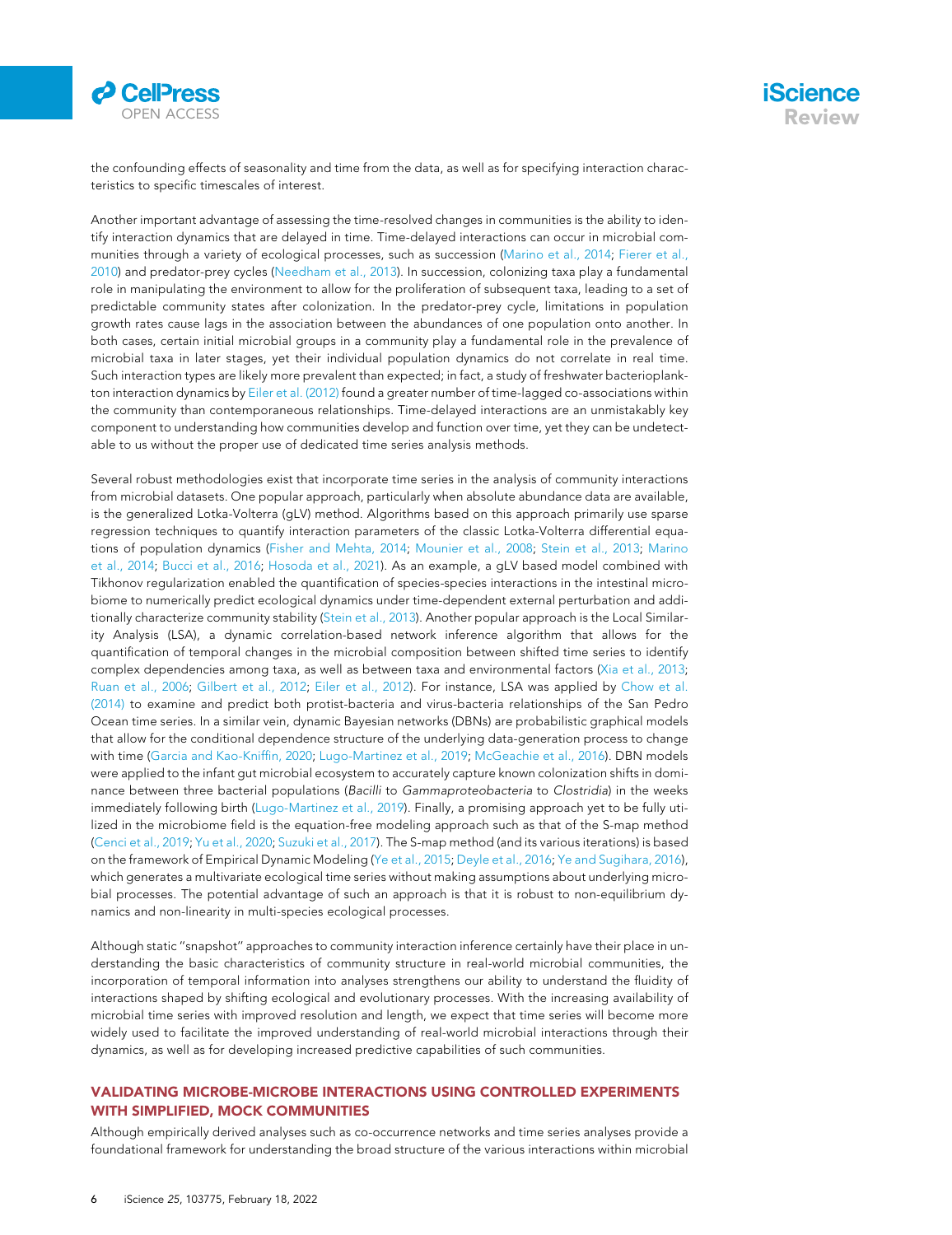# **iScience** Review



communities, their interpretability can be limited when used as stand-alone tools. Observational inferences require validation, and in addition, empirical approaches provide limited information on the mechanistic basis of any given interaction in the community ([Hirano and Takemoto, 2019\)](#page-9-22). Experimental in vitro approaches, which involve the creation and observation of a synthetic microbial consortia under a controlled laboratory setting, provide an alternative approach that can compensate for some of these shortcomings. This reductionist methodology provides two key advantages: (1) the ability to physically simplify the system of study to include only targeted microbial members of interest and (2) the ability to constrain and manipulate the external environment for experimentation. When paired with network analyses, in vitro techniques can provide powerful insights into the specific physical and/or biochemical mechanisms underlying co-occurrence patterns between individual microbial species, as well as into the environmental context dependence of interaction dynamics ([Das et al., 2018](#page-9-38); [Diner et al., 2016\)](#page-9-39).

Synthetic microbial consortia can be defined as the composition of two or more genetically non-identical microbial members that are intentionally selected and combined to form an interacting community. Depending on the question at hand, such consortia can be designed with varying levels of phylogenetic complexity. A synthetic community may be composed of several distinct microbial species ([Bell et al.,](#page-8-10) [2005;](#page-8-10) [Das et al., 2018\)](#page-9-38) or, at the other end of the spectrum, may be composed of genetically engineered strains of a single species ([Kerr et al., 2002;](#page-9-2) [Mee et al., 2014\)](#page-10-30). Although the former approach provides a more accurate representation of a particular set of inter-specific interactions occurring in a real-world microbial community of interest, its viability can be hampered by difficulties of culturing most microbial organisms [\(Staley and Konopka, 1985](#page-10-31)). Although technologies are being developed to make more microbial organisms culturable and isolatable for experimentation [\(Zengler et al., 2002](#page-11-7); [Stewart, 2012\)](#page-10-32), they are yet to be widely adopted. Alternatively, the latter approach allows for the ability to remove phylogenetic variation in the system, which can be useful when the goal of a study is to examine the specific role of microbial functions and/or genes in driving interactions.

Once the synthetic microbial consortium is formed, it must be paired with an experimental setup that provides an appropriate external medium for the community and provides the ability to manipulate environmental characteristics of interest (e.g., temperature, nutrient concentration, pH, light, initial density of microbial members). Again, the experimental setup can be designed with varying levels of complexity depending on the question of interest and on the desired form of environmental control. For example, a marine microbial community environment may be reasonably replicated using liquid media co-cultures ([Diner et al., 2016\)](#page-9-39), whereas interactions within more specialized environments are best replicated using fabricated microbial ecosystems (EcoFABs; [Zengler et al., 2019](#page-11-8)). Perhaps the experimental setup can also benefit from the highly precise manipulation of the environment at the micro-scales relevant to individual microbial interactions, which can be accomplished via promising new approaches involving micro-fluidic techniques ([Leung et al., 2012;](#page-9-40) [Park et al., 2011;](#page-10-33) [Stubblefield et al., 2010;](#page-10-34) [Lambert et al., 2017\)](#page-9-41).

As a complement to the in vitro approach, computational models can be implemented to provide interpretations of experimental observations, which can then be used to predict outcomes. Several popular modeling methodologies exist for this level of scale. Dynamic flux-balance models, for example, can be employed to model the growth trajectory of each member in a consortium in response to a fluctuating parameter and to other members, such as to optimize the growth parameters of engineered strains in a microbial consortium for the production of ethanol from lignocellulosic biomass ([Hanly, 2013\)](#page-9-42). Constraint-based or genome-scale metabolic modeling (GSMM) uses flux-balance analysis to predict the growth and metabolite rate of a species under a specified, steady-state set of environmental conditions. This approach can be used to develop predictions of community-level fitness from the temporal dynamics of biomass concentration of the community and metabolite concentration of secreted products. Metabolite exchanges between species determine the spatiotemporal dynamics of the consortia, which can be applied to predict the community-level nature of biological interactions using GSMM from the multiple species ([Zomorrodi et al., 2014](#page-11-9); [Harcombe et al., 2014](#page-9-43)). Finally, agent-based modeling focuses on the individual modeling of microbial cells and the environment through time. Although not widely used (the rate kinetics that underpin them are not simply known for the majority of enzymatic activities), their ability to capture changes at the unit form of a level that leads to changes at a global community level can be used to infer the spatial organization of microbial colonies [\(Shashkova et al., 2016](#page-10-35)). Such integrated analyses pairing experimentation with computational modeling can allow us to observe how interactions occur in real time at the molecular level, learn the functional consequences associated with changes in the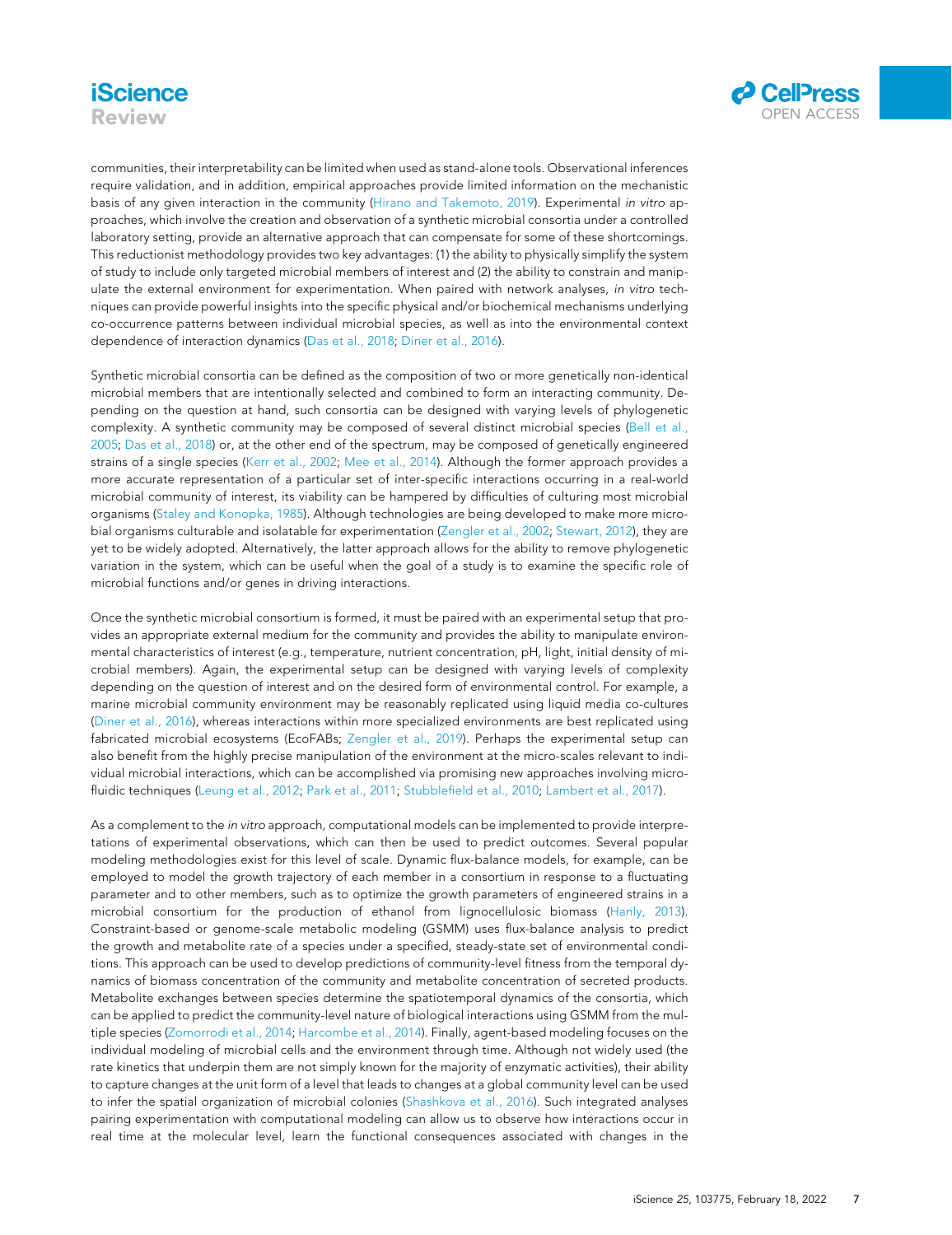

community or environment, and extrapolate such knowledge toward understanding global microbial interaction principles.

It is important to note that, when using the in vitro approach, certain observed interaction characteristics may only pertain specifically to the synthetic microbial consortium in the experiment; the extrapolation of interaction signals can break down when the in vitro set up is placed outside of the defined system ([Wolfe,](#page-10-36) [2018\)](#page-10-36). Although several principles and mathematical algorithms have been proposed, it remains a challenge to break down and identify the unique signals achieved from the emergent properties of a consortium from its constituent parts to scale it at a higher level of microbial structure. The metabolic pathways that underpin microbial interactions are often still referred to as ''dark matter,'' with unannotated genes, proteins, and metabolites [\(Lloyd et al., 2018\)](#page-9-44). Furthermore, we can expect that most real-world microbial interactions cannot truly be described by a single mechanism but instead are a result of a combination of several mechanisms with differing levels of contribution toward the overall signal. Instead, the primary value of in vitro studies may lie more in their ability to facilitate a more complete understanding of the categorical forms in which microbial interaction mechanisms often occur in a defined system, as well as in providing a sense of how the contributions of these mechanisms scale in relation to one another. We expect that, as this sub-field advances, in vitro studies will increasingly provide microbial ecologists with the ability to quickly identify the major molecular mechanisms underpinning a given microbial interaction of interest.

### **CONCLUSIONS**

Unlike in many other disciplines within the field of ecology, microbial ecologists are faced with the inability to make direct observations of the various interactions that occur in their systems of study. To overcome this fundamental obstacle, we must rely on various conceptual frameworks to aid us in our development of a working model of interaction dynamics, given our current level of technological capability and data. In conclusion, co-occurrence networks may be used to pare down complex and highdimensional compositional data to a simplified, comprehensible description of co-occurrence patterns that represent possible interactions occurring within taxa. Time series analysis can characterize the level of fluidity that interaction structures can exhibit, as well as elucidate time-dependent interactions. Finally, in vitro experimental techniques using synthetic communities and modeling approaches can investigate the validity of predicted relationships as well as validating mechanisms of interaction. Although the result from one single approach may not be conclusive on its own, the combination of these approaches is a powerful method for identifying universal interaction principles that govern global microbial community dynamics. The rate of progress that has been achieved in this field is promising; we are already beginning to see the widespread use and refinement of these tools for application in answering diverse questions in microbial ecology. Moreover, the conceptual approaches discussed in this review are now being advanced further through the incorporation of multi-omic datasets, allowing for an even deeper understanding of microbial interactions via their metabolomes, transcriptomes, and full genomes ([Ruiz-Perez](#page-10-37) [et al., 2021;](#page-10-37) [McDaniel et al., 2020;](#page-10-38) [Aguiar-Pulido et al., 2016](#page-8-11)). We are optimistic that, similarly to how standardized sequencing protocols ([Gilbert et al., 2014](#page-9-45)) and user-friendly bioinformatic platforms ([Caporaso et al., 2010](#page-9-46); [Bolyen et al., 2019;](#page-8-12) [Schloss et al., 2009](#page-10-39); [Schloss, 2020](#page-10-40)) have revolutionized the accessibility of basic microbiome analyses to a broader scientific community, many of the tools described here will follow a similar trajectory and become essential tools for any microbially inclined scientist to incorporate into their arsenal.

### ACKNOWLEDGMENTS

The authors would like to acknowledge Sarah Allard and Rachel Diner for providing helpful feedback and discussion that contributed to this paper.

### AUTHOR CONTRIBUTIONS

S.M.K. conceived of the overarching concepts of this review. All authors contributed to the writing of this manuscript.

### DECLARATION OF INTERESTS

The authors declare no competing interests.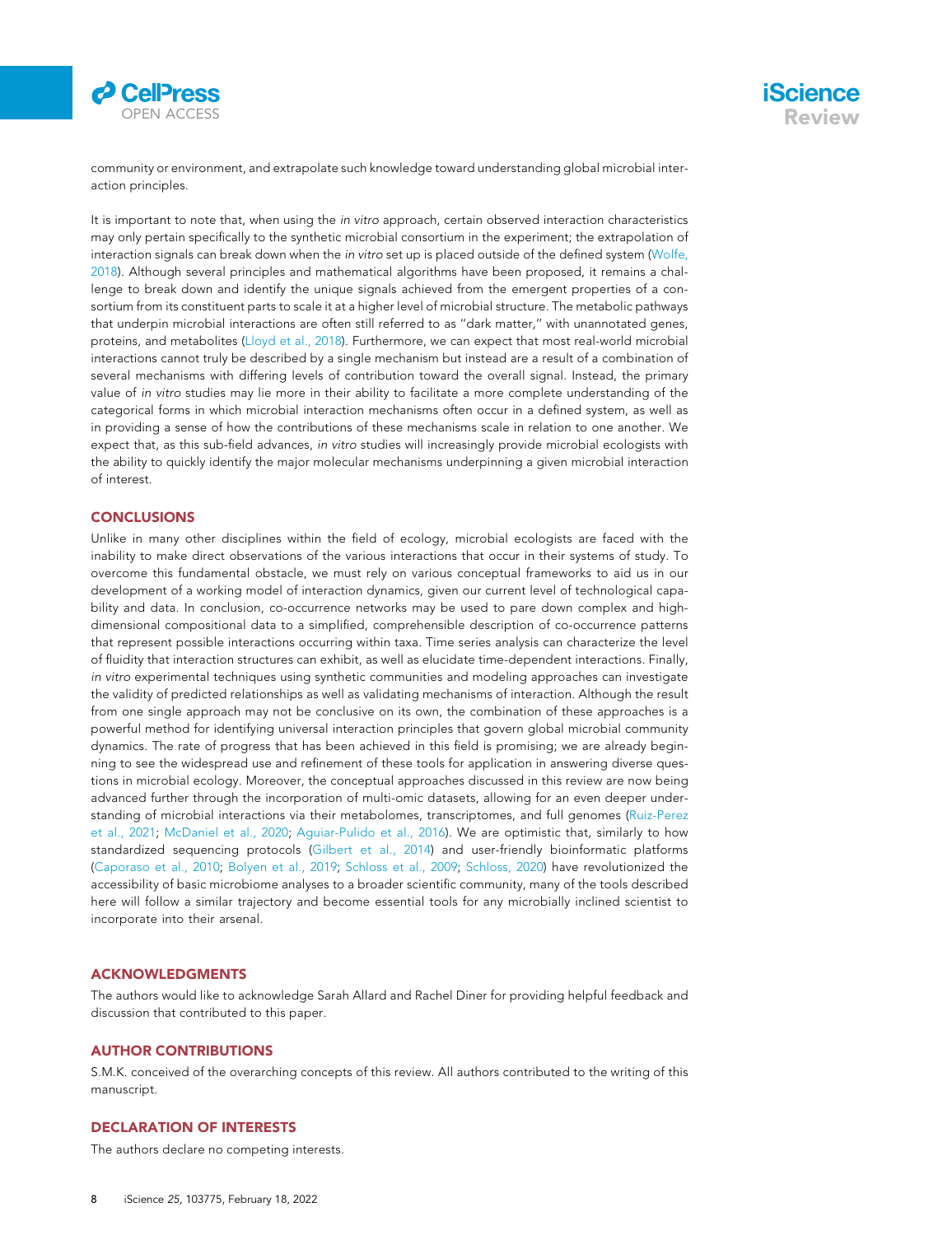



### Glossary

Agent-based modeling—A simulation framework involving the actions and interactions of autonomous agents to study the behavior of a system and identify what controls its outcomes.

Centrality—A method of measuring the degree to which a node is connected to the other nodes within a network, typically used in microbial ecology as a proxy for the influence of a microbial taxon onto the community.

Constraint-based metabolic modeling—A set of specific methods and tools used to perform genome-scale metabolic simulations on a matrix associating metabolites to reactions, which can be used to infer biochemical processes at the system level.

Co-occurrence networks—A visualization and analysis method that characterizes a microbial community through the depiction of associations found in the relative abundances of its constituent microbial taxa across a set of samples.

Dynamic Bayesian networks (DBNs)—A directed graph-based approach that can be used to estimate the dynamic dependencies between nodes (representing either microbial taxa or environmental variables), by modeling nodes as a function of variables in preceding time points.

Dynamic flux-balance models—A simulation modeling framework representing the cellular dynamics of a culture system and biochemical processes.

Empirical dynamic modeling—An equation-free modeling approach that aims to characterize and predict the behaviors and relationships found within dynamic systems via the reconstruction of attractor manifolds from time series data.

Generalized Lotka-Volterra (gLV)—A set of methods that estimate microbial interactions and growth rates via the Lotka-Volterra differential equations of population dynamics.

Keystone taxa—Highly connected microbial taxa with disproportionate influence on the maintenance of community structure and/or function.

Local Similarity Analysis (LSA)—An analytical method that employs dynamic programming to detect ''local'' associations that only occur in sub-intervals within time series, as well as to detect time-lagged associations.

Microfluidic techniques—A set of techniques and technologies that allow for systems with the capability for precise manipulations of fluids with volumes at the scale of microliters to nanoliters.

Network stability—The extent to which a network can lose individual nodes and still maintain its overall structure and function.

Time-delayed interaction—A type of biological interaction in which the effect of a microbial member on another member is only experienced by the receiving member after a time lag.

### **REFERENCES**

<span id="page-8-11"></span>[Aguiar-Pulido, V., Huang, W., Suarez-Ulloa, V.,](http://refhub.elsevier.com/S2589-0042(22)00045-1/sref1) [Cickovski, T., Mathee, K., and Narasimhan, G.](http://refhub.elsevier.com/S2589-0042(22)00045-1/sref1) [\(2016\). Metagenomics, metatranscriptomics, and](http://refhub.elsevier.com/S2589-0042(22)00045-1/sref1) [metabolomics approaches for microbiome](http://refhub.elsevier.com/S2589-0042(22)00045-1/sref1) [analysis: supplementary issue: bioinformatics](http://refhub.elsevier.com/S2589-0042(22)00045-1/sref1) [methods and applications for big metagenomics](http://refhub.elsevier.com/S2589-0042(22)00045-1/sref1) [data. Evol. Bioinform.](http://refhub.elsevier.com/S2589-0042(22)00045-1/sref1) 12, EBO-S36436.

<span id="page-8-8"></span>Albert, R., Jeong, H., and Barabási, A.L. (2000).<br>[Error and attack tolerance of complex networks.](http://refhub.elsevier.com/S2589-0042(22)00045-1/sref2) Nature 406[, 378–382.](http://refhub.elsevier.com/S2589-0042(22)00045-1/sref2)

<span id="page-8-5"></span>[Anantharaman, K., Brown, C.T., Hug, L.A.,](http://refhub.elsevier.com/S2589-0042(22)00045-1/sref3) [Sharon, I., Castelle, C.J., Probst, A.J., Thomas,](http://refhub.elsevier.com/S2589-0042(22)00045-1/sref3) [B.C., Singh, A., Wilkins, M.J., Karaoz, U., et al.](http://refhub.elsevier.com/S2589-0042(22)00045-1/sref3) [\(2016\). Thousands of microbial genomes shed](http://refhub.elsevier.com/S2589-0042(22)00045-1/sref3) [light on interconnected biogeochemical](http://refhub.elsevier.com/S2589-0042(22)00045-1/sref3) [processes in an aquifer system. Nat. Commun.](http://refhub.elsevier.com/S2589-0042(22)00045-1/sref3) 7,  $1 - 11$ .

<span id="page-8-6"></span>[Bahram, M., Hildebrand, F., Forslund, S.K.,](http://refhub.elsevier.com/S2589-0042(22)00045-1/sref4) [Anderson, J.L., Soudzilovskaia, N.A., Bodegom,](http://refhub.elsevier.com/S2589-0042(22)00045-1/sref4) [P.M., Bengtsson-Palme, J., Anslan, S., Coelho,](http://refhub.elsevier.com/S2589-0042(22)00045-1/sref4) [L.P., Harend, H., et al. \(2018\). Structure and](http://refhub.elsevier.com/S2589-0042(22)00045-1/sref4)

[function of the global topsoil microbiome.](http://refhub.elsevier.com/S2589-0042(22)00045-1/sref4) Nature 560[, 233–237.](http://refhub.elsevier.com/S2589-0042(22)00045-1/sref4)

<span id="page-8-4"></span>[Baker, D.M., Freeman, C.J., Wong, J.C., Fogel,](http://refhub.elsevier.com/S2589-0042(22)00045-1/sref5) [M.L., and Knowlton, N. \(2018\). Climate change](http://refhub.elsevier.com/S2589-0042(22)00045-1/sref5) [promotes parasitism in a coral symbiosis. ISME J.](http://refhub.elsevier.com/S2589-0042(22)00045-1/sref5) 12[, 921–930.](http://refhub.elsevier.com/S2589-0042(22)00045-1/sref5)

<span id="page-8-2"></span>[Banerjee, S., Schlaeppi, K., and van der Heijden,](http://refhub.elsevier.com/S2589-0042(22)00045-1/sref6) [M.G. \(2018\). Keystone taxa as drivers of](http://refhub.elsevier.com/S2589-0042(22)00045-1/sref6) [microbiome structure and functioning. Nat. Rev.](http://refhub.elsevier.com/S2589-0042(22)00045-1/sref6) [Microbiol.](http://refhub.elsevier.com/S2589-0042(22)00045-1/sref6) 16, 567–576.

<span id="page-8-10"></span>[Bell, T., Newman, J.A., Silverman, B.W., Turner,](http://refhub.elsevier.com/S2589-0042(22)00045-1/sref7) [S.L., and Lilley, A.K. \(2005\). The contribution of](http://refhub.elsevier.com/S2589-0042(22)00045-1/sref7) [species richness and composition to bacterial](http://refhub.elsevier.com/S2589-0042(22)00045-1/sref7) [services. Nature](http://refhub.elsevier.com/S2589-0042(22)00045-1/sref7) 436, 1157–1160.

<span id="page-8-3"></span>[Bernabe, B.P., Cralle, L., and Gilbert, J.A. \(2018\).](http://refhub.elsevier.com/S2589-0042(22)00045-1/sref8) [Systems biology of the human microbiome. Curr.](http://refhub.elsevier.com/S2589-0042(22)00045-1/sref8) [Opin. Biotechnol.](http://refhub.elsevier.com/S2589-0042(22)00045-1/sref8) 51, 146–153.

<span id="page-8-7"></span>[Berry, D., and Widder, S. \(2014\). Deciphering](http://refhub.elsevier.com/S2589-0042(22)00045-1/sref9) [microbial interactions and detecting keystone](http://refhub.elsevier.com/S2589-0042(22)00045-1/sref9) [species with co-occurrence networks. Front.](http://refhub.elsevier.com/S2589-0042(22)00045-1/sref9) [Microbiol.](http://refhub.elsevier.com/S2589-0042(22)00045-1/sref9) 5, 219.

<span id="page-8-1"></span>[Bohannan, B.J., and Lenski, R.E. \(2000\). Linking](http://refhub.elsevier.com/S2589-0042(22)00045-1/sref10) [genetic change to community evolution: insights](http://refhub.elsevier.com/S2589-0042(22)00045-1/sref10) [from studies of bacteria and bacteriophage. Ecol.](http://refhub.elsevier.com/S2589-0042(22)00045-1/sref10) Lett. 3[, 362–377.](http://refhub.elsevier.com/S2589-0042(22)00045-1/sref10)

<span id="page-8-12"></span>[Bolyen, E., Rideout, J.R., Dillon, M.R., Bokulich,](http://refhub.elsevier.com/S2589-0042(22)00045-1/sref11) [N.A., Abnet, C.C., Al-Ghalith, G.A., Alexander,](http://refhub.elsevier.com/S2589-0042(22)00045-1/sref11) [H., Alm, E.J., Arumugam, M., Asnicar, F., et al.](http://refhub.elsevier.com/S2589-0042(22)00045-1/sref11) [\(2019\). Reproducible, interactive, scalable and](http://refhub.elsevier.com/S2589-0042(22)00045-1/sref11) [extensible microbiome data science using QIIME](http://refhub.elsevier.com/S2589-0042(22)00045-1/sref11) [2. Nat. Biotechnol.](http://refhub.elsevier.com/S2589-0042(22)00045-1/sref11) 37, 852–857.

<span id="page-8-0"></span>[Brock, T.D. \(1966\). Principles of Microbial Ecology](http://refhub.elsevier.com/S2589-0042(22)00045-1/sref12) [\(Prentice-Hall Inc.\).](http://refhub.elsevier.com/S2589-0042(22)00045-1/sref12)

<span id="page-8-9"></span>[Bucci, V., Tzen, B., Li, N., Simmons, M., Tanoue,](http://refhub.elsevier.com/S2589-0042(22)00045-1/sref13) [T., Bogart, E., Deng, L., Yeliseyev, V., Delaney,](http://refhub.elsevier.com/S2589-0042(22)00045-1/sref13) [M.L., Liu, Q., et al. \(2016\). MDSINE: microbial](http://refhub.elsevier.com/S2589-0042(22)00045-1/sref13) [dynamical systems INference engine for](http://refhub.elsevier.com/S2589-0042(22)00045-1/sref13) [microbiome time-series analyses. Genome Biol.](http://refhub.elsevier.com/S2589-0042(22)00045-1/sref13) 17[, 1–17.](http://refhub.elsevier.com/S2589-0042(22)00045-1/sref13)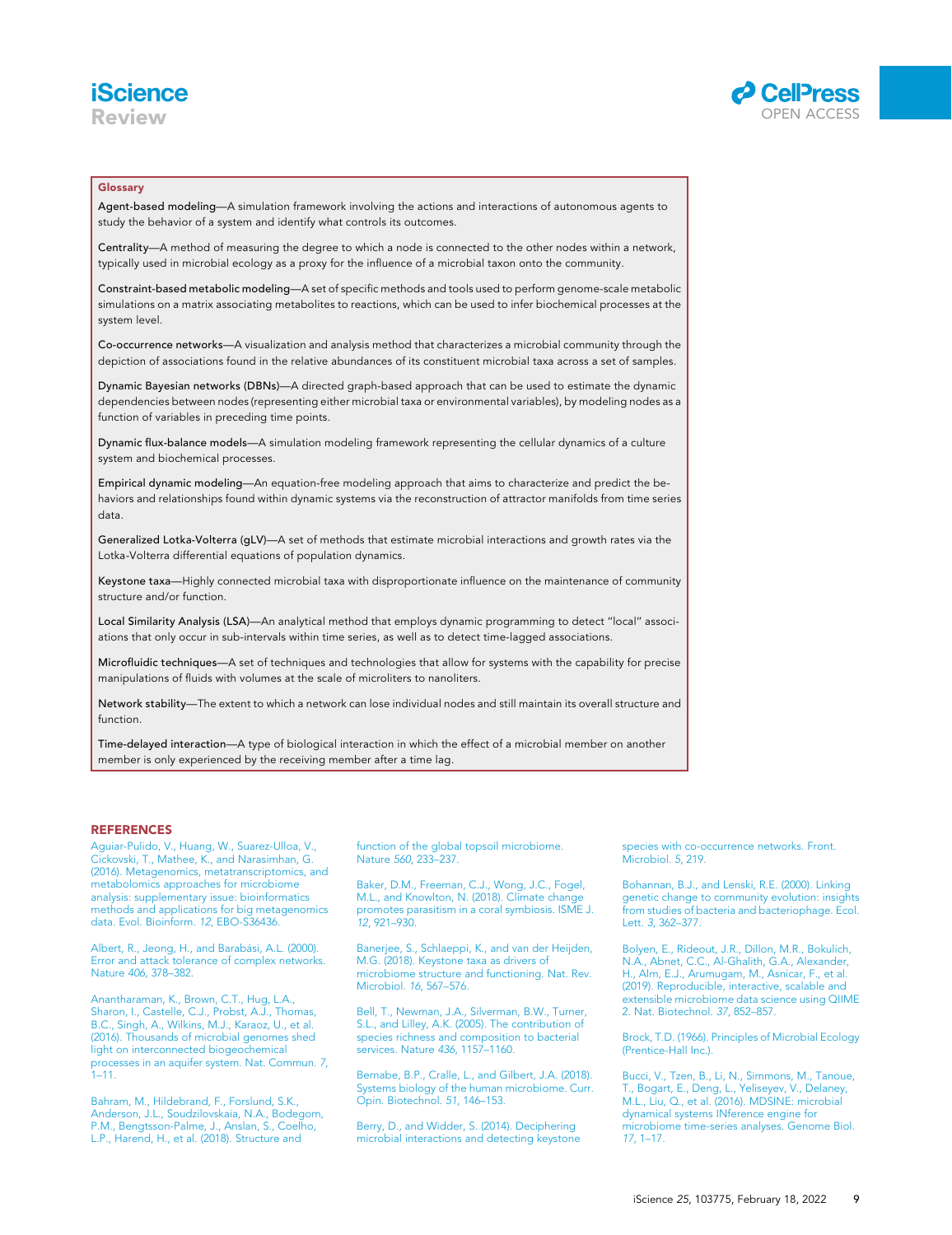### *d* CelPress OPEN ACCESS

**iScience** Review

<span id="page-9-46"></span>[Caporaso, J.G., Kuczynski, J., Stombaugh, J.,](http://refhub.elsevier.com/S2589-0042(22)00045-1/sref14) [Bittinger, K., Bushman, F.D., Costello, E.K., Fierer,](http://refhub.elsevier.com/S2589-0042(22)00045-1/sref14) N., Peñ[a, A.G., Goodrich, J.K., Gordon, J.I., et al.](http://refhub.elsevier.com/S2589-0042(22)00045-1/sref14) [\(2010\). QIIME allows analysis of high-throughput](http://refhub.elsevier.com/S2589-0042(22)00045-1/sref14) [community sequencing data. Nat. Methods](http://refhub.elsevier.com/S2589-0042(22)00045-1/sref14) 7, [335–336.](http://refhub.elsevier.com/S2589-0042(22)00045-1/sref14)

<span id="page-9-36"></span>[Cenci, S., Sugihara, G., and Saavedra, S. \(2019\).](http://refhub.elsevier.com/S2589-0042(22)00045-1/sref15) [Regularized S](http://refhub.elsevier.com/S2589-0042(22)00045-1/sref15)-[map for inference and forecasting](http://refhub.elsevier.com/S2589-0042(22)00045-1/sref15) [with noisy ecological time series. Methods Ecol.](http://refhub.elsevier.com/S2589-0042(22)00045-1/sref15) Evol. 10[, 650–660.](http://refhub.elsevier.com/S2589-0042(22)00045-1/sref15)

<span id="page-9-33"></span>[Chow, C.E.T., Kim, D.Y., Sachdeva, R., Caron,](http://refhub.elsevier.com/S2589-0042(22)00045-1/sref16) [D.A., and Fuhrman, J.A. \(2014\). Top-down](http://refhub.elsevier.com/S2589-0042(22)00045-1/sref16) [controls on bacterial community structure:](http://refhub.elsevier.com/S2589-0042(22)00045-1/sref16) [microbial network analysis of bacteria, T4-like](http://refhub.elsevier.com/S2589-0042(22)00045-1/sref16) [viruses and protists. ISME J.](http://refhub.elsevier.com/S2589-0042(22)00045-1/sref16) 8, 816–829.

<span id="page-9-21"></span>[Cickovski, T., Aguiar-Pulido, V., and Narasimhan,](http://refhub.elsevier.com/S2589-0042(22)00045-1/sref17) [G. \(2019\). MATria: a unified centrality algorithm.](http://refhub.elsevier.com/S2589-0042(22)00045-1/sref17) [BMC Bioinform](http://refhub.elsevier.com/S2589-0042(22)00045-1/sref17) 20, 1-9.

<span id="page-9-8"></span>[Cody, M.L., MacArthur, R.H., and Diamond, J.M.](http://refhub.elsevier.com/S2589-0042(22)00045-1/sref18) [\(1975\). Ecology and Evolution of Communities](http://refhub.elsevier.com/S2589-0042(22)00045-1/sref18) [\(Harvard University Press\).](http://refhub.elsevier.com/S2589-0042(22)00045-1/sref18)

<span id="page-9-38"></span>Das, P., Ji, B., Kovatcheva-Datchary, P., Bäckhed, [F., and Nielsen, J. \(2018\).](http://refhub.elsevier.com/S2589-0042(22)00045-1/sref19) In vitro co-cultures of [human gut bacterial species as predicted from](http://refhub.elsevier.com/S2589-0042(22)00045-1/sref19) [co-occurrence network analysis. PLoS One](http://refhub.elsevier.com/S2589-0042(22)00045-1/sref19) 13, [e0195161.](http://refhub.elsevier.com/S2589-0042(22)00045-1/sref19)

<span id="page-9-20"></span>[Deng, Y., Jiang, Y.H., Yang, Y., He, Z., Luo, F., and](http://refhub.elsevier.com/S2589-0042(22)00045-1/sref20) [Zhou, J. \(2012\). Molecular ecological network](http://refhub.elsevier.com/S2589-0042(22)00045-1/sref20) [analyses. BMC Bioinform](http://refhub.elsevier.com/S2589-0042(22)00045-1/sref20) 13, 1–20.

<span id="page-9-37"></span>[Deyle, E.R., May, R.M., Munch, S.B., and Sugihara,](http://refhub.elsevier.com/S2589-0042(22)00045-1/sref21) [G. \(2016\). Tracking and forecasting ecosystem](http://refhub.elsevier.com/S2589-0042(22)00045-1/sref21) [interactions in real time. Proc. R. Soc. B.](http://refhub.elsevier.com/S2589-0042(22)00045-1/sref21) 283, [20152258.](http://refhub.elsevier.com/S2589-0042(22)00045-1/sref21)

<span id="page-9-39"></span>[Diner, R.E., Schwenck, S.M., McCrow, J.P., Zheng,](http://refhub.elsevier.com/S2589-0042(22)00045-1/sref22) [H., and Allen, A.E. \(2016\). Genetic manipulation](http://refhub.elsevier.com/S2589-0042(22)00045-1/sref22) [of competition for nitrate between heterotrophic](http://refhub.elsevier.com/S2589-0042(22)00045-1/sref22) [bacteria and diatoms. Front. Microbiol.](http://refhub.elsevier.com/S2589-0042(22)00045-1/sref22) 7, 880.

<span id="page-9-27"></span>[Eiler, A., Heinrich, F., and Bertilsson, S. \(2012\).](http://refhub.elsevier.com/S2589-0042(22)00045-1/sref23) [Coherent dynamics and association networks](http://refhub.elsevier.com/S2589-0042(22)00045-1/sref23) [among lake bacterioplankton taxa. ISME J.](http://refhub.elsevier.com/S2589-0042(22)00045-1/sref23) 6, [330–342.](http://refhub.elsevier.com/S2589-0042(22)00045-1/sref23)

<span id="page-9-25"></span>[Faith, J.J., Guruge, J.L., Charbonneau, M.,](http://refhub.elsevier.com/S2589-0042(22)00045-1/sref24) [Subramanian, S., Seedorf, H., Goodman, A.L.,](http://refhub.elsevier.com/S2589-0042(22)00045-1/sref24) [Clemente, J.C., Knight, R., Heath, A.C., Leibel,](http://refhub.elsevier.com/S2589-0042(22)00045-1/sref24) [R.L., et al. \(2013\). The long-term stability of the](http://refhub.elsevier.com/S2589-0042(22)00045-1/sref24) [human gut microbiota. Science](http://refhub.elsevier.com/S2589-0042(22)00045-1/sref24) 341, 1237439.

<span id="page-9-16"></span>[Fang, H., Huang, C., Zhao, H., and Deng, M.](http://refhub.elsevier.com/S2589-0042(22)00045-1/sref25) [\(2015\). CCLasso: correlation inference for](http://refhub.elsevier.com/S2589-0042(22)00045-1/sref25) [compositional data through Lasso.](http://refhub.elsevier.com/S2589-0042(22)00045-1/sref25) [Bioinformatics](http://refhub.elsevier.com/S2589-0042(22)00045-1/sref25) 31, 3172–3180.

<span id="page-9-23"></span>[Faust, K. \(2021\). Open challenges for microbial](http://refhub.elsevier.com/S2589-0042(22)00045-1/sref26) [network construction and analysis. ISME J.](http://refhub.elsevier.com/S2589-0042(22)00045-1/sref26) 15, [1–8.](http://refhub.elsevier.com/S2589-0042(22)00045-1/sref26)

<span id="page-9-3"></span>[Faust, K., and Raes, J. \(2012\). Microbial](http://refhub.elsevier.com/S2589-0042(22)00045-1/sref27) [interactions: from networks to models. Nat. Rev.](http://refhub.elsevier.com/S2589-0042(22)00045-1/sref27) [Microbiol.](http://refhub.elsevier.com/S2589-0042(22)00045-1/sref27) 10, 538–550.

<span id="page-9-30"></span>[Fierer, N., Nemergut, D., Knight, R., and Craine,](http://refhub.elsevier.com/S2589-0042(22)00045-1/sref28) [J.M. \(2010\). Changes through time: integrating](http://refhub.elsevier.com/S2589-0042(22)00045-1/sref28) [microorganisms into the study of succession. Res.](http://refhub.elsevier.com/S2589-0042(22)00045-1/sref28) [Microbiol.](http://refhub.elsevier.com/S2589-0042(22)00045-1/sref28) 161, 635–642.

<span id="page-9-31"></span>[Fisher, C.K., and Mehta, P. \(2014\). Identifying](http://refhub.elsevier.com/S2589-0042(22)00045-1/sref29) [keystone species in the human gut microbiome](http://refhub.elsevier.com/S2589-0042(22)00045-1/sref29) [from metagenomic timeseries using sparse linear](http://refhub.elsevier.com/S2589-0042(22)00045-1/sref29) [regression. PLoS One](http://refhub.elsevier.com/S2589-0042(22)00045-1/sref29) 9, e102451. <span id="page-9-14"></span>[Freilich, S., Zarecki, R., Eilam, O., Segal, E.S.,](http://refhub.elsevier.com/S2589-0042(22)00045-1/sref30) [Henry, C.S., Kupiec, M., Gophna, U., Sharan, R.,](http://refhub.elsevier.com/S2589-0042(22)00045-1/sref30) [and Ruppin, E. \(2011\). Competitive and](http://refhub.elsevier.com/S2589-0042(22)00045-1/sref30) [cooperative metabolic interactions in bacterial](http://refhub.elsevier.com/S2589-0042(22)00045-1/sref30) [communities. Nat. Commun.](http://refhub.elsevier.com/S2589-0042(22)00045-1/sref30) 2, 1–7.

<span id="page-9-15"></span>[Friedman, J., and Alm, E.J. \(2012\). Inferring](http://refhub.elsevier.com/S2589-0042(22)00045-1/sref31) [correlation networks from genomic survey data.](http://refhub.elsevier.com/S2589-0042(22)00045-1/sref31) [PLos Comput. Biol.](http://refhub.elsevier.com/S2589-0042(22)00045-1/sref31) 8, e1002687.

<span id="page-9-4"></span>[Fuhrman, J.A. \(2009\). Microbial community](http://refhub.elsevier.com/S2589-0042(22)00045-1/sref32) [structure and its functional implications. Nature](http://refhub.elsevier.com/S2589-0042(22)00045-1/sref32) 459[, 193–199.](http://refhub.elsevier.com/S2589-0042(22)00045-1/sref32)

<span id="page-9-29"></span>[Fuhrman, J.A., Cram, J.A., and Needham, D.M.](http://refhub.elsevier.com/S2589-0042(22)00045-1/sref33) [\(2015\). Marine microbial community dynamics](http://refhub.elsevier.com/S2589-0042(22)00045-1/sref33) [and their ecological interpretation. Nat. Rev.](http://refhub.elsevier.com/S2589-0042(22)00045-1/sref33) [Microbiol.](http://refhub.elsevier.com/S2589-0042(22)00045-1/sref33) 13, 133–146.

<span id="page-9-34"></span>[Garcia, J., and Kao](http://refhub.elsevier.com/S2589-0042(22)00045-1/sref34)-[Kniffin, J. \(2020\). Can dynamic](http://refhub.elsevier.com/S2589-0042(22)00045-1/sref34) [network modelling be used to identify adaptive](http://refhub.elsevier.com/S2589-0042(22)00045-1/sref34) [microbiomes? Funct. Ecol.](http://refhub.elsevier.com/S2589-0042(22)00045-1/sref34) 34, 2065–2074.

<span id="page-9-24"></span>[Gerber, G.K. \(2014\). The dynamic microbiome.](http://refhub.elsevier.com/S2589-0042(22)00045-1/sref35) FEBS Lett. 588[, 4131–4139.](http://refhub.elsevier.com/S2589-0042(22)00045-1/sref35)

<span id="page-9-9"></span>[Gibson, M.K., Wang, B., Ahmadi, S., Burnham,](http://refhub.elsevier.com/S2589-0042(22)00045-1/sref36) [C.A.D., Tarr, P.I., Warner, B.B., and Dantas, G.](http://refhub.elsevier.com/S2589-0042(22)00045-1/sref36) [\(2016\). Developmental dynamics of the preterm](http://refhub.elsevier.com/S2589-0042(22)00045-1/sref36) [infant gut microbiota and antibiotic resistome.](http://refhub.elsevier.com/S2589-0042(22)00045-1/sref36) [Nat. Microbiol.](http://refhub.elsevier.com/S2589-0042(22)00045-1/sref36) 1, 1–10.

<span id="page-9-45"></span>[Gilbert, J.A., Jansson, J.K., and Knight, R. \(2014\).](http://refhub.elsevier.com/S2589-0042(22)00045-1/sref37) [The Earth Microbiome project: successes and](http://refhub.elsevier.com/S2589-0042(22)00045-1/sref37) [aspirations. BMC Biol.](http://refhub.elsevier.com/S2589-0042(22)00045-1/sref37) 12, 1–4.

<span id="page-9-0"></span>[Gilbert, J.A., and Neufeld, J.D. \(2014\). Life in a](http://refhub.elsevier.com/S2589-0042(22)00045-1/sref38) [world without microbes. PLoS Biol.](http://refhub.elsevier.com/S2589-0042(22)00045-1/sref38) 12, e1002020.

<span id="page-9-26"></span>[Gilbert, J.A., Steele, J.A., Caporaso, J.G.,](http://refhub.elsevier.com/S2589-0042(22)00045-1/sref39) Steinbrü[ck, L., Reeder, J., Temperton, B., Huse,](http://refhub.elsevier.com/S2589-0042(22)00045-1/sref39) [S., McHardy, A.C., Knight, R., Joint, I., et al. \(2012\).](http://refhub.elsevier.com/S2589-0042(22)00045-1/sref39) [Defining seasonal marine microbial community](http://refhub.elsevier.com/S2589-0042(22)00045-1/sref39) [dynamics. ISME J.](http://refhub.elsevier.com/S2589-0042(22)00045-1/sref39) 6, 298–308.

<span id="page-9-12"></span>[Gloor, G.B., Macklaim, J.M., Pawlowsky-Glahn,](http://refhub.elsevier.com/S2589-0042(22)00045-1/sref40) [V., and Egozcue, J.J. \(2017\). Microbiome datasets](http://refhub.elsevier.com/S2589-0042(22)00045-1/sref40) [are compositional: and this is not optional. Front.](http://refhub.elsevier.com/S2589-0042(22)00045-1/sref40) [Microbiol.](http://refhub.elsevier.com/S2589-0042(22)00045-1/sref40) 8, 2224.

<span id="page-9-5"></span>[Graham, E.B., Knelman, J.E., Schindlbacher, A.,](http://refhub.elsevier.com/S2589-0042(22)00045-1/sref41) [Siciliano, S., Breulmann, M., Yannarell, A., Beman,](http://refhub.elsevier.com/S2589-0042(22)00045-1/sref41) [J.M., Abell, G., Philippot, L., Prosser, J., et al.](http://refhub.elsevier.com/S2589-0042(22)00045-1/sref41) [\(2016\). Microbes as engines of ecosystem](http://refhub.elsevier.com/S2589-0042(22)00045-1/sref41) [function: when does community structure](http://refhub.elsevier.com/S2589-0042(22)00045-1/sref41) [enhance predictions of ecosystem processes?](http://refhub.elsevier.com/S2589-0042(22)00045-1/sref41) [Front. Microbiol.](http://refhub.elsevier.com/S2589-0042(22)00045-1/sref41) 7, 214.

<span id="page-9-42"></span>[Hanly, T.J. \(2013\). Dynamic Modeling of Synthetic](http://refhub.elsevier.com/S2589-0042(22)00045-1/sref42) [Microbial Consortia to Optimize the Co](http://refhub.elsevier.com/S2589-0042(22)00045-1/sref42)[fermentation of Glucose and Xylose, Ph.D. thesis](http://refhub.elsevier.com/S2589-0042(22)00045-1/sref42) [\(University of Massachusetts Amhert\).](http://refhub.elsevier.com/S2589-0042(22)00045-1/sref42)

<span id="page-9-43"></span>[Harcombe, W.R., Riehl, W.J., Dukovski, I.,](http://refhub.elsevier.com/S2589-0042(22)00045-1/sref43) [Granger, B.R., Betts, A., Lang, A.H., Bonilla, G.,](http://refhub.elsevier.com/S2589-0042(22)00045-1/sref43) [Kar, A., Leiby, N., Mehta, P., et al. \(2014\).](http://refhub.elsevier.com/S2589-0042(22)00045-1/sref43) [Metabolic resource allocation in individual](http://refhub.elsevier.com/S2589-0042(22)00045-1/sref43) [microbes determines ecosystem interactions and](http://refhub.elsevier.com/S2589-0042(22)00045-1/sref43) [spatial dynamics. Cell Rep](http://refhub.elsevier.com/S2589-0042(22)00045-1/sref43) 7, 1104–1115.

<span id="page-9-19"></span>[Hijazi, R.H., and Jernigan, R.W. \(2009\). Modelling](http://refhub.elsevier.com/S2589-0042(22)00045-1/sref44) [compositional data using Dirichlet regression](http://refhub.elsevier.com/S2589-0042(22)00045-1/sref44) [models. J. Appl. Probab. Stat.](http://refhub.elsevier.com/S2589-0042(22)00045-1/sref44) 4, 77–91.

<span id="page-9-22"></span>[Hirano, H., and Takemoto, K. \(2019\). Difficulty in](http://refhub.elsevier.com/S2589-0042(22)00045-1/sref45) [inferring microbial community structure based on](http://refhub.elsevier.com/S2589-0042(22)00045-1/sref45) [co-occurrence network approaches. BMC](http://refhub.elsevier.com/S2589-0042(22)00045-1/sref45) [Bioinformatics](http://refhub.elsevier.com/S2589-0042(22)00045-1/sref45) 20, 1–14.

<span id="page-9-1"></span>[Hooper, L.V., Littman, D.R., and Macpherson, A.J.](http://refhub.elsevier.com/S2589-0042(22)00045-1/sref46) [\(2012\). Interactions between the microbiota and](http://refhub.elsevier.com/S2589-0042(22)00045-1/sref46) [the immune system. Science](http://refhub.elsevier.com/S2589-0042(22)00045-1/sref46) 336, 1268–1273.

<span id="page-9-32"></span>Hosoda, S., Fukunaga, T., and Hamada, M. (2021). Umibato: estimation of time-varying microbial interaction using continuous-time regression hidden Markov model. bioRxiv. [https://doi.org/](https://doi.org/10.1101/2021.01.28.428580) [10.1101/2021.01.28.428580.](https://doi.org/10.1101/2021.01.28.428580)

<span id="page-9-7"></span>[Hug, L.A., and Co, R. \(2018\). It takes a village:](http://refhub.elsevier.com/S2589-0042(22)00045-1/sref48) [microbial communities thrive through](http://refhub.elsevier.com/S2589-0042(22)00045-1/sref48) [interactions and metabolic handoffs. MSystems](http://refhub.elsevier.com/S2589-0042(22)00045-1/sref48) 3[, e00152–17.](http://refhub.elsevier.com/S2589-0042(22)00045-1/sref48)

<span id="page-9-28"></span>[Kara, E.L., Hanson, P.C., Hu, Y.H., Winslow, L., and](http://refhub.elsevier.com/S2589-0042(22)00045-1/sref49) [McMahon, K.D. \(2013\). A decade of seasonal](http://refhub.elsevier.com/S2589-0042(22)00045-1/sref49) [dynamics and co-occurrences within freshwater](http://refhub.elsevier.com/S2589-0042(22)00045-1/sref49) [bacterioplankton communities from eutrophic](http://refhub.elsevier.com/S2589-0042(22)00045-1/sref49) [Lake Mendota, WI, USA. ISME J.](http://refhub.elsevier.com/S2589-0042(22)00045-1/sref49) 7, 680–684.

<span id="page-9-10"></span>[Kartzinel, T.R., Hsing, J.C., Musili, P.M., Brown,](http://refhub.elsevier.com/S2589-0042(22)00045-1/sref50) [B.R., and Pringle, R.M. \(2019\). Covariation of diet](http://refhub.elsevier.com/S2589-0042(22)00045-1/sref50) [and gut microbiome in African megafauna. Proc.](http://refhub.elsevier.com/S2589-0042(22)00045-1/sref50) [Natl. Acad. Sci. U S A](http://refhub.elsevier.com/S2589-0042(22)00045-1/sref50) 116, 23588–23593.

<span id="page-9-2"></span>[Kerr, B., Riley, M.A., Feldman, M.W., and](http://refhub.elsevier.com/S2589-0042(22)00045-1/sref51) [Bohannan, B.J. \(2002\). Local dispersal promotes](http://refhub.elsevier.com/S2589-0042(22)00045-1/sref51) [biodiversity in a real-life game of rock–paper–](http://refhub.elsevier.com/S2589-0042(22)00045-1/sref51) [scissors. Nature](http://refhub.elsevier.com/S2589-0042(22)00045-1/sref51) 418, 171–174.

<span id="page-9-11"></span>[Khan, M.A.W., Ologun, G., Arora, R., McQuade,](http://refhub.elsevier.com/S2589-0042(22)00045-1/sref52) [J.L., and Wargo, J.A. \(2020\). Gut microbiome](http://refhub.elsevier.com/S2589-0042(22)00045-1/sref52) [modulates response to cancer immunotherapy.](http://refhub.elsevier.com/S2589-0042(22)00045-1/sref52) [Dig. Dis. Sci.](http://refhub.elsevier.com/S2589-0042(22)00045-1/sref52) 65, 885–896.

<span id="page-9-17"></span>Kurtz, Z.D., Mü[ller, C.L., Miraldi, E.R., Littman,](http://refhub.elsevier.com/S2589-0042(22)00045-1/sref53) [D.R., Blaser, M.J., and Bonneau, R.A. \(2015\).](http://refhub.elsevier.com/S2589-0042(22)00045-1/sref53) [Sparse and compositionally robust inference of](http://refhub.elsevier.com/S2589-0042(22)00045-1/sref53) [microbial ecological networks. PLoS Comput.](http://refhub.elsevier.com/S2589-0042(22)00045-1/sref53) Biol. 11[, e1004226.](http://refhub.elsevier.com/S2589-0042(22)00045-1/sref53)

<span id="page-9-41"></span>[Lambert, B.S., Raina, J.B., Fernandez, V.I., Rinke,](http://refhub.elsevier.com/S2589-0042(22)00045-1/sref54) [C., Siboni, N., Rubino, F., Hugenholtz, P., Tyson,](http://refhub.elsevier.com/S2589-0042(22)00045-1/sref54) [G.W., Seymour, J.R., and Stocker, R. \(2017\). A](http://refhub.elsevier.com/S2589-0042(22)00045-1/sref54) [microfluidics-based in situ chemotaxis assay to](http://refhub.elsevier.com/S2589-0042(22)00045-1/sref54) [study the behaviour of aquatic microbial](http://refhub.elsevier.com/S2589-0042(22)00045-1/sref54) [communities. Nat. Microbiol.](http://refhub.elsevier.com/S2589-0042(22)00045-1/sref54) 2, 1344–1349.

<span id="page-9-40"></span>[Leung, K., Zahn, H., Leaver, T., Konwar, K.M.,](http://refhub.elsevier.com/S2589-0042(22)00045-1/sref55) Hanson, N.W., Pagé[, A.P., Lo, C., Chain, P.S.,](http://refhub.elsevier.com/S2589-0042(22)00045-1/sref55) [Hallam, S.J., and Hansen, C.L. \(2012\). A](http://refhub.elsevier.com/S2589-0042(22)00045-1/sref55) [programmable droplet-based microfluidic](http://refhub.elsevier.com/S2589-0042(22)00045-1/sref55) [device applied to multiparameter analysis of](http://refhub.elsevier.com/S2589-0042(22)00045-1/sref55) [single microbes and microbial communities.](http://refhub.elsevier.com/S2589-0042(22)00045-1/sref55) [Proc. Natl. Acad. Sci. U S A](http://refhub.elsevier.com/S2589-0042(22)00045-1/sref55) 109, 7665–7670.

<span id="page-9-6"></span>[Lidicker, W.Z., Jr. \(1979\). A clarification of](http://refhub.elsevier.com/S2589-0042(22)00045-1/sref56) [interactions in ecological systems. Bioscience](http://refhub.elsevier.com/S2589-0042(22)00045-1/sref56) 29, [475–477.](http://refhub.elsevier.com/S2589-0042(22)00045-1/sref56)

<span id="page-9-18"></span>[Liu, J., Lin, Y., Lin, M., Wu, S., and Zhang, J. \(2017\).](http://refhub.elsevier.com/S2589-0042(22)00045-1/sref57) [Feature selection based on quality of information.](http://refhub.elsevier.com/S2589-0042(22)00045-1/sref57) [Neurocomputing](http://refhub.elsevier.com/S2589-0042(22)00045-1/sref57) 225, 11–22.

<span id="page-9-44"></span>[Lloyd, K.G., Steen, A.D., Ladau, J., Yin, J., and](http://refhub.elsevier.com/S2589-0042(22)00045-1/sref58) [Crosby, L. \(2018\). Phylogenetically novel](http://refhub.elsevier.com/S2589-0042(22)00045-1/sref58) [uncultured microbial cells dominate earth](http://refhub.elsevier.com/S2589-0042(22)00045-1/sref58) [microbiomes. MSystems](http://refhub.elsevier.com/S2589-0042(22)00045-1/sref58) 3, e00055–18.

<span id="page-9-13"></span>[Lozupone, C., and Knight, R. \(2005\). UniFrac: a](http://refhub.elsevier.com/S2589-0042(22)00045-1/sref59) [new phylogenetic method for comparing](http://refhub.elsevier.com/S2589-0042(22)00045-1/sref59) [microbial communities. Appl. Environ. Microbiol.](http://refhub.elsevier.com/S2589-0042(22)00045-1/sref59) 71[, 8228–8235.](http://refhub.elsevier.com/S2589-0042(22)00045-1/sref59)

<span id="page-9-35"></span>[Lugo-Martinez, J., Ruiz-Perez, D., Narasimhan,](http://refhub.elsevier.com/S2589-0042(22)00045-1/sref60) [G., and Bar-Joseph, Z. \(2019\). Dynamic](http://refhub.elsevier.com/S2589-0042(22)00045-1/sref60) [interaction network inference from longitudinal](http://refhub.elsevier.com/S2589-0042(22)00045-1/sref60) [microbiome data. Microbiome](http://refhub.elsevier.com/S2589-0042(22)00045-1/sref60) 7, 1–14.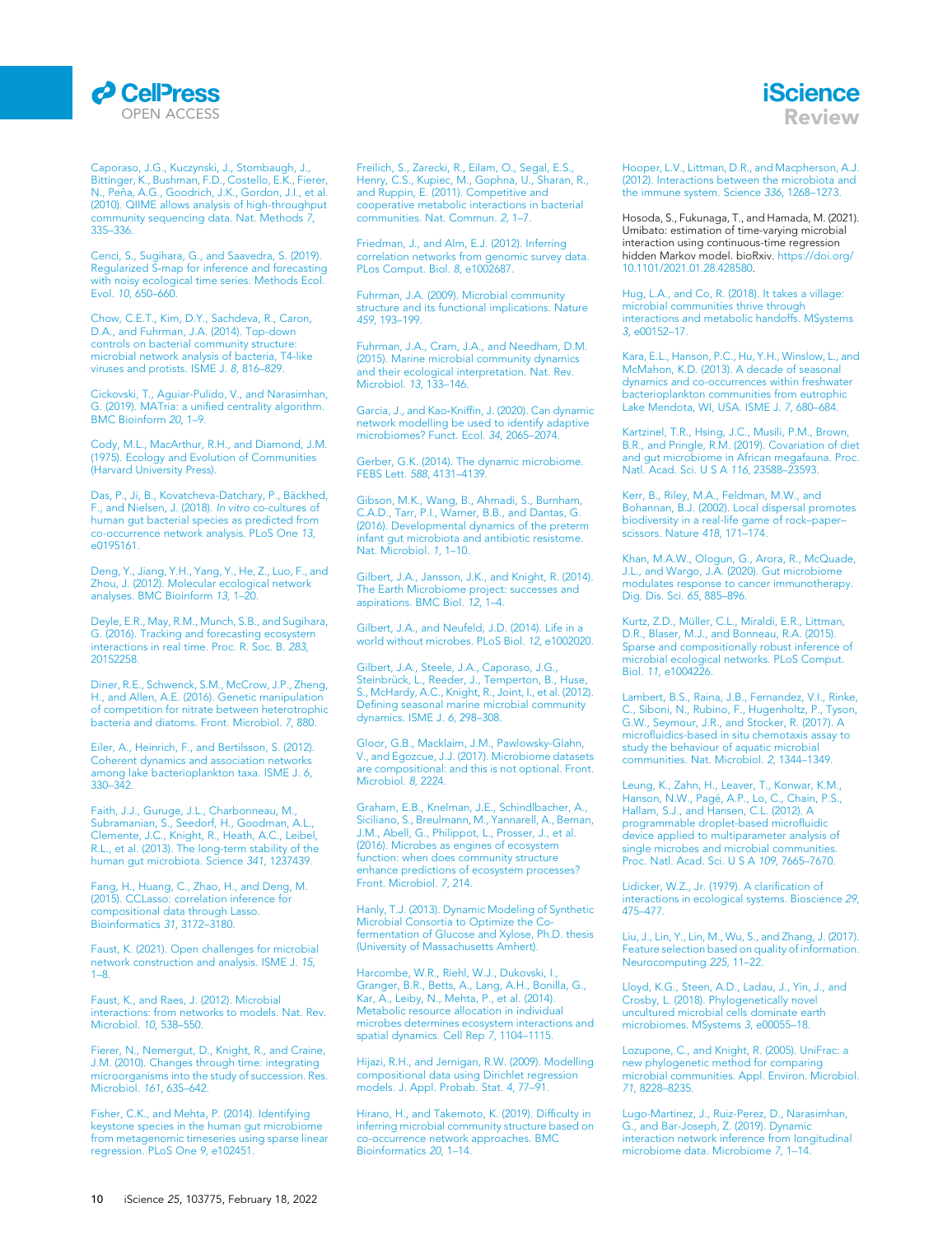## **iScience** Review



<span id="page-10-15"></span>Lutz, H.L., Gilbert, J.A., and Dick, C.W. (2021). Associations between Afrotropical bats, eukaryotic parasites, and microbial symbionts. Mol. Ecol. 1–12. [https://doi.org/10.1111/mec.](https://doi.org/10.1111/mec.16044) [16044.](https://doi.org/10.1111/mec.16044)

<span id="page-10-22"></span>[Marino, S., Baxter, N.T., Huffnagle, G.B.,](http://refhub.elsevier.com/S2589-0042(22)00045-1/sref62) [Petrosino, J.F., and Schloss, P.D. \(2014\).](http://refhub.elsevier.com/S2589-0042(22)00045-1/sref62) [Mathematical modeling of primary succession of](http://refhub.elsevier.com/S2589-0042(22)00045-1/sref62) [murine intestinal microbiota. Proc. Natl. Acad.](http://refhub.elsevier.com/S2589-0042(22)00045-1/sref62) Sci. U S A 111[, 439–444.](http://refhub.elsevier.com/S2589-0042(22)00045-1/sref62)

<span id="page-10-9"></span>[May, R.M. \(1972\). Will a large complex system be](http://refhub.elsevier.com/S2589-0042(22)00045-1/sref63) [stable? Nature](http://refhub.elsevier.com/S2589-0042(22)00045-1/sref63) 238, 413–414.

<span id="page-10-38"></span>McDaniel, E.A., Moya-Flores, F., Beach, N.K., Camejo, P.Y., Oyserman, B.O., Kizaric, M., Khor, E.H., Noguera, D.R., and McMahon, K.D. (2020). Metabolic differentiation of co-occurring Accumulibacter clades revealed through genome-resolved metatranscriptomics. bioRxiv. [https://doi.org/10.1101/2020.11.23.394700.](https://doi.org/10.1101/2020.11.23.394700)

<span id="page-10-1"></span>[McDonald, D., Hyde, E., Debelius, J.W., Morton,](http://refhub.elsevier.com/S2589-0042(22)00045-1/sref65) [J.T., Gonzalez, A., Ackermann, G., Aksenov, A.A.,](http://refhub.elsevier.com/S2589-0042(22)00045-1/sref65) [Behsaz, B., Brennan, C., Chen, Y., et al. \(2018\).](http://refhub.elsevier.com/S2589-0042(22)00045-1/sref65) [American gut: an open platform for citizen](http://refhub.elsevier.com/S2589-0042(22)00045-1/sref65) [science microbiome research. Msystems](http://refhub.elsevier.com/S2589-0042(22)00045-1/sref65) 3, [e00031–18.](http://refhub.elsevier.com/S2589-0042(22)00045-1/sref65)

<span id="page-10-28"></span>[McGeachie, M.J., Sordillo, J.E., Gibson, T.,](http://refhub.elsevier.com/S2589-0042(22)00045-1/sref66) [Weinstock, G.M., Liu, Y.Y., Gold, D.R., Weiss, S.T.,](http://refhub.elsevier.com/S2589-0042(22)00045-1/sref66) [and Litonjua, A. \(2016\). Longitudinal prediction of](http://refhub.elsevier.com/S2589-0042(22)00045-1/sref66) [the infant gut microbiome with dynamic bayesian](http://refhub.elsevier.com/S2589-0042(22)00045-1/sref66) [networks. Sci. Rep.](http://refhub.elsevier.com/S2589-0042(22)00045-1/sref66) 6, 1–11.

<span id="page-10-30"></span>[Mee, M.T., Collins, J.J., Church, G.M., and Wang,](http://refhub.elsevier.com/S2589-0042(22)00045-1/sref67) [H.H. \(2014\). Syntrophic exchange in synthetic](http://refhub.elsevier.com/S2589-0042(22)00045-1/sref67) [microbial communities. Proc. Natl. Acad. Sci. U S](http://refhub.elsevier.com/S2589-0042(22)00045-1/sref67) A 111[, E2149–E2156.](http://refhub.elsevier.com/S2589-0042(22)00045-1/sref67)

<span id="page-10-11"></span>[Morton, J.T., Marotz, C., Washburne, A.,](http://refhub.elsevier.com/S2589-0042(22)00045-1/sref68) [Silverman, J., Zaramela, L.S., Edlund, A., Zengler,](http://refhub.elsevier.com/S2589-0042(22)00045-1/sref68) [K., and Knight, R. \(2019\). Establishing microbial](http://refhub.elsevier.com/S2589-0042(22)00045-1/sref68) [composition measurement standards with](http://refhub.elsevier.com/S2589-0042(22)00045-1/sref68) [reference frames. Nat. Commun.](http://refhub.elsevier.com/S2589-0042(22)00045-1/sref68) 10, 1–11.

<span id="page-10-24"></span>[Mounier, J., Monnet, C., Vallaeys, T., Arditi, R.,](http://refhub.elsevier.com/S2589-0042(22)00045-1/sref69) Sarthou, A.S., Hé[lias, A., and Irlinger, F. \(2008\).](http://refhub.elsevier.com/S2589-0042(22)00045-1/sref69) [Microbial interactions within a cheese microbial](http://refhub.elsevier.com/S2589-0042(22)00045-1/sref69) [community. Appl. Environ. Microbiol.](http://refhub.elsevier.com/S2589-0042(22)00045-1/sref69) 74, [172–181.](http://refhub.elsevier.com/S2589-0042(22)00045-1/sref69)

<span id="page-10-5"></span>[Nayfach, S., Roux, S., Seshadri, R., Udwary, D.,](http://refhub.elsevier.com/S2589-0042(22)00045-1/sref70) [Varghese, N., Schulz, F., Wu, D., Paez-Espino, D.,](http://refhub.elsevier.com/S2589-0042(22)00045-1/sref70) Chen, I., Huntemann, M., et al. (2021). A genomic [Chen, I., Huntemann, M., et al. \(2021\). A genomic](http://refhub.elsevier.com/S2589-0042(22)00045-1/sref70) [catalog of Earth's microbiomes. Nat. Biotechnol.](http://refhub.elsevier.com/S2589-0042(22)00045-1/sref70) 39[, 499–509.](http://refhub.elsevier.com/S2589-0042(22)00045-1/sref70)

<span id="page-10-23"></span>[Needham, D.M., Chow, C.E.T., Cram, J.A.,](http://refhub.elsevier.com/S2589-0042(22)00045-1/sref71) [Sachdeva, R., Parada, A., and Fuhrman, J.A.](http://refhub.elsevier.com/S2589-0042(22)00045-1/sref71) [\(2013\). Short-term observations of marine](http://refhub.elsevier.com/S2589-0042(22)00045-1/sref71) [bacterial and viral communities: patterns,](http://refhub.elsevier.com/S2589-0042(22)00045-1/sref71) [connections and resilience. ISME J.](http://refhub.elsevier.com/S2589-0042(22)00045-1/sref71) 7, 1274–1285.

<span id="page-10-2"></span>[Paerl, H.W., and Pinckney, J.L. \(1996\). A mini](http://refhub.elsevier.com/S2589-0042(22)00045-1/sref72)[review of microbial consortia: their roles in](http://refhub.elsevier.com/S2589-0042(22)00045-1/sref72) [aquatic production and biogeochemical cycling.](http://refhub.elsevier.com/S2589-0042(22)00045-1/sref72) [Microb. Ecol.](http://refhub.elsevier.com/S2589-0042(22)00045-1/sref72) 31, 225–247.

<span id="page-10-33"></span>[Park, J., Kerner, A., Burns, M.A., and Lin, X.N.](http://refhub.elsevier.com/S2589-0042(22)00045-1/sref73) [\(2011\). Microdroplet-enabled highly parallel co-](http://refhub.elsevier.com/S2589-0042(22)00045-1/sref73)[cultivation of microbial communities. PLoS ONE](http://refhub.elsevier.com/S2589-0042(22)00045-1/sref73) 6[, e17019.](http://refhub.elsevier.com/S2589-0042(22)00045-1/sref73)

<span id="page-10-13"></span>Peschel, S., Mü[ller, C.L., von Mutius, E.,](http://refhub.elsevier.com/S2589-0042(22)00045-1/sref74) [Boulesteix, A.L., and Depner, M. \(2021\).](http://refhub.elsevier.com/S2589-0042(22)00045-1/sref74) [NetCoMi: network construction and comparison](http://refhub.elsevier.com/S2589-0042(22)00045-1/sref74) [for microbiome data in R. Brief. Bioinformatics](http://refhub.elsevier.com/S2589-0042(22)00045-1/sref74) 22, [bbaa290.](http://refhub.elsevier.com/S2589-0042(22)00045-1/sref74)

<span id="page-10-10"></span>[Quinn, T.P., Erb, I., Gloor, G., Notredame, C.,](http://refhub.elsevier.com/S2589-0042(22)00045-1/sref75) [Richardson, M.F., and Crowley, T.M. \(2019\). A](http://refhub.elsevier.com/S2589-0042(22)00045-1/sref75) [field guide for the compositional analysis of any](http://refhub.elsevier.com/S2589-0042(22)00045-1/sref75)[omics data. GigaScience](http://refhub.elsevier.com/S2589-0042(22)00045-1/sref75) 8, giz107.

<span id="page-10-19"></span>Rö[ttjers, L., and Faust, K. \(2018\). From hairballs to](http://refhub.elsevier.com/S2589-0042(22)00045-1/sref76) [hypotheses–biological insights from microbial](http://refhub.elsevier.com/S2589-0042(22)00045-1/sref76) [networks. FEMS Microbiol. Rev.](http://refhub.elsevier.com/S2589-0042(22)00045-1/sref76) 42, 761–780.

<span id="page-10-20"></span>Rö[ttjers, L., and Faust, K. \(2019\). Can we predict](http://refhub.elsevier.com/S2589-0042(22)00045-1/sref77) [keystones? Nat. Rev. Microbiol.](http://refhub.elsevier.com/S2589-0042(22)00045-1/sref77) 17, 193.

<span id="page-10-27"></span>[Ruan, Q., Dutta, D., Schwalbach, M.S., Steele,](http://refhub.elsevier.com/S2589-0042(22)00045-1/sref78) [J.A., Fuhrman, J.A., and Sun, F. \(2006\). Local](http://refhub.elsevier.com/S2589-0042(22)00045-1/sref78) [similarity analysis reveals unique associations](http://refhub.elsevier.com/S2589-0042(22)00045-1/sref78) [among marine bacterioplankton species and](http://refhub.elsevier.com/S2589-0042(22)00045-1/sref78) [environmental factors. Bioinformatics](http://refhub.elsevier.com/S2589-0042(22)00045-1/sref78) 22, 2532– [2538.](http://refhub.elsevier.com/S2589-0042(22)00045-1/sref78)

<span id="page-10-37"></span>[Ruiz-Perez, D., Lugo-Martinez, J., Bourguignon,](http://refhub.elsevier.com/S2589-0042(22)00045-1/sref79) [N., Mathee, K., Lerner, B., Bar-Joseph, Z., and](http://refhub.elsevier.com/S2589-0042(22)00045-1/sref79) [Narasimhan, G. \(2021\). Dynamic bayesian](http://refhub.elsevier.com/S2589-0042(22)00045-1/sref79) [networks for integrating multi-omics time series](http://refhub.elsevier.com/S2589-0042(22)00045-1/sref79) [microbiome data. Msystems](http://refhub.elsevier.com/S2589-0042(22)00045-1/sref79) 6, e01105–e01120.

<span id="page-10-40"></span>[Schloss, P.D. \(2020\). Reintroducing mothur: 10](http://refhub.elsevier.com/S2589-0042(22)00045-1/sref80) [years later. Appl. Environ. Microbiol.](http://refhub.elsevier.com/S2589-0042(22)00045-1/sref80) 86, e02343– [19.](http://refhub.elsevier.com/S2589-0042(22)00045-1/sref80)

<span id="page-10-39"></span>[Schloss, P.D., Westcott, S.L., Ryabin, T., Hall, J.R.,](http://refhub.elsevier.com/S2589-0042(22)00045-1/sref81) [Hartmann, M., Hollister, E.B., Lesniewski, R.A.,](http://refhub.elsevier.com/S2589-0042(22)00045-1/sref81) [Oakley, B.B., Parks, D.H., Robinson, C.J., et al.](http://refhub.elsevier.com/S2589-0042(22)00045-1/sref81) [\(2009\). Introducing mothur: open-source,](http://refhub.elsevier.com/S2589-0042(22)00045-1/sref81) [platform-independent, community-supported](http://refhub.elsevier.com/S2589-0042(22)00045-1/sref81) [software for describing and comparing microbial](http://refhub.elsevier.com/S2589-0042(22)00045-1/sref81) [communities. Appl. Environ. Microbiol.](http://refhub.elsevier.com/S2589-0042(22)00045-1/sref81) 75, 7537– [7541.](http://refhub.elsevier.com/S2589-0042(22)00045-1/sref81)

<span id="page-10-4"></span>[Shade, A., Jones, S.E., Caporaso, J.G.,](http://refhub.elsevier.com/S2589-0042(22)00045-1/sref82) [Handelsman, J., Knight, R., Fierer, N., and Gilbert,](http://refhub.elsevier.com/S2589-0042(22)00045-1/sref82) [J.A. \(2014\). Conditionally rare taxa](http://refhub.elsevier.com/S2589-0042(22)00045-1/sref82) [disproportionately contribute to temporal](http://refhub.elsevier.com/S2589-0042(22)00045-1/sref82) [changes in microbial diversity. MBio](http://refhub.elsevier.com/S2589-0042(22)00045-1/sref82) 5, e01371– [14.](http://refhub.elsevier.com/S2589-0042(22)00045-1/sref82)

<span id="page-10-6"></span>Shaffer, J.P., Nothias, L.F., Thompson, L.R., Sanders, J.G., Salido, R.A., Couvillion, S.P., Brejnrod, A.D., Huang, S., Lejzerowicz, F., Lutz, H.L., et al. (2021). Multi-omics profiling of Earth's biomes reveals that microbial and metabolite composition are shaped by the environment. bioRxiv. [https://doi.org/10.1101/2021.06.04.](https://doi.org/10.1101/2021.06.04.446988) [446988.](https://doi.org/10.1101/2021.06.04.446988)

<span id="page-10-35"></span>[Shashkova, T., Popenko, A., Tyakht, A., Peskov,](http://refhub.elsevier.com/S2589-0042(22)00045-1/sref84) [K., Kosinsky, Y., Bogolubsky, L., Raigorodskii, A.,](http://refhub.elsevier.com/S2589-0042(22)00045-1/sref84) [and Govorun, V. \(2016\). Agent based modeling of](http://refhub.elsevier.com/S2589-0042(22)00045-1/sref84) [human gut microbiome interactions and](http://refhub.elsevier.com/S2589-0042(22)00045-1/sref84) [perturbations. PLoS One](http://refhub.elsevier.com/S2589-0042(22)00045-1/sref84) 11, e0148386.

<span id="page-10-18"></span>[Shi, S., Nuccio, E.E., Shi, Z.J., He, Z., Zhou, J., and](http://refhub.elsevier.com/S2589-0042(22)00045-1/sref85) [Firestone, M.K. \(2016\). The interconnected](http://refhub.elsevier.com/S2589-0042(22)00045-1/sref85) [rhizosphere: high network complexity dominates](http://refhub.elsevier.com/S2589-0042(22)00045-1/sref85) [rhizosphere assemblages. Ecol. Lett.](http://refhub.elsevier.com/S2589-0042(22)00045-1/sref85) 19, 926–936.

<span id="page-10-12"></span>[Silverman, J.D., Washburne, A.D., Mukherjee, S.,](http://refhub.elsevier.com/S2589-0042(22)00045-1/sref86) [and David, L.A. \(2017\). A phylogenetic transform](http://refhub.elsevier.com/S2589-0042(22)00045-1/sref86) [enhances analysis of compositional microbiota](http://refhub.elsevier.com/S2589-0042(22)00045-1/sref86) [data. Elife](http://refhub.elsevier.com/S2589-0042(22)00045-1/sref86) 6, e21887.

<span id="page-10-31"></span>[Staley, J.T., and Konopka, A. \(1985\).](http://refhub.elsevier.com/S2589-0042(22)00045-1/sref87) [Measurement of in situ activities of](http://refhub.elsevier.com/S2589-0042(22)00045-1/sref87) [nonphotosynthetic microorganisms in aquatic](http://refhub.elsevier.com/S2589-0042(22)00045-1/sref87) [and terrestrial habitats. Annu. Rev. Microbiol.](http://refhub.elsevier.com/S2589-0042(22)00045-1/sref87) 39, [321–346.](http://refhub.elsevier.com/S2589-0042(22)00045-1/sref87)

<span id="page-10-25"></span>[Stein, R.R., Bucci, V., Toussaint, N.C., Buffie, C.G.,](http://refhub.elsevier.com/S2589-0042(22)00045-1/sref88)<br>Rätsch, G., Pamer, E.G., Sander, C., and Xavier, [J.B. \(2013\). Ecological modeling from time-series](http://refhub.elsevier.com/S2589-0042(22)00045-1/sref88) [inference: insight into dynamics and stability of](http://refhub.elsevier.com/S2589-0042(22)00045-1/sref88) [intestinal microbiota. PLoS Comput. Biol.](http://refhub.elsevier.com/S2589-0042(22)00045-1/sref88) 9, [e1003388.](http://refhub.elsevier.com/S2589-0042(22)00045-1/sref88)

<span id="page-10-32"></span>[Stewart, E.J. \(2012\). Growing unculturable](http://refhub.elsevier.com/S2589-0042(22)00045-1/sref89) [bacteria. J. Bacteriol.](http://refhub.elsevier.com/S2589-0042(22)00045-1/sref89) 194, 4151–4160.

<span id="page-10-34"></span>[Stubblefield, B.A., Howery, K.E., Islam, B.N.,](http://refhub.elsevier.com/S2589-0042(22)00045-1/sref90) [Santiago, A.J., Cardenas, W.E., and Gilbert, E.S.](http://refhub.elsevier.com/S2589-0042(22)00045-1/sref90) [\(2010\). Constructing multispecies biofilms with](http://refhub.elsevier.com/S2589-0042(22)00045-1/sref90) [defined compositions by sequential deposition](http://refhub.elsevier.com/S2589-0042(22)00045-1/sref90) [of bacteria. Appl. Microbiol. Biotechnol.](http://refhub.elsevier.com/S2589-0042(22)00045-1/sref90) 86, [1941–1946.](http://refhub.elsevier.com/S2589-0042(22)00045-1/sref90)

<span id="page-10-7"></span>[Sung, J., Kim, S., Cabatbat, J.J.T., Jang, S., Jin,](http://refhub.elsevier.com/S2589-0042(22)00045-1/sref91) [Y.S., Jung, G.Y., Chia, N., and Kim, P.J. \(2017\).](http://refhub.elsevier.com/S2589-0042(22)00045-1/sref91) [Global metabolic interaction network of the](http://refhub.elsevier.com/S2589-0042(22)00045-1/sref91) [human gut microbiota for context-specific](http://refhub.elsevier.com/S2589-0042(22)00045-1/sref91) [community-scale analysis. Nat. Commun.](http://refhub.elsevier.com/S2589-0042(22)00045-1/sref91) 8, [1–12.](http://refhub.elsevier.com/S2589-0042(22)00045-1/sref91)

<span id="page-10-29"></span>[Suzuki, K., Yoshida, K., Nakanishi, Y., and Fukuda,](http://refhub.elsevier.com/S2589-0042(22)00045-1/sref92) [S. \(2017\). An equation](http://refhub.elsevier.com/S2589-0042(22)00045-1/sref92)-[free method reveals the](http://refhub.elsevier.com/S2589-0042(22)00045-1/sref92) [ecological interaction networks within complex](http://refhub.elsevier.com/S2589-0042(22)00045-1/sref92) [microbial ecosystems. Methods Ecol. Evol.](http://refhub.elsevier.com/S2589-0042(22)00045-1/sref92) 8, [1774–1785.](http://refhub.elsevier.com/S2589-0042(22)00045-1/sref92)

<span id="page-10-0"></span>[Thompson, L.R., Sanders, J.G., McDonald, D.,](http://refhub.elsevier.com/S2589-0042(22)00045-1/sref93) [Amir, A., Ladau, J., Locey, K.J., Prill, R.J.,](http://refhub.elsevier.com/S2589-0042(22)00045-1/sref93) [Tripathi, A., Gibbons, S.M., Ackermann, G., et al.](http://refhub.elsevier.com/S2589-0042(22)00045-1/sref93) [\(2017\). A communal catalogue reveals Earth's](http://refhub.elsevier.com/S2589-0042(22)00045-1/sref93) [multiscale microbial diversity. Nature](http://refhub.elsevier.com/S2589-0042(22)00045-1/sref93) 551, [457–463.](http://refhub.elsevier.com/S2589-0042(22)00045-1/sref93)

<span id="page-10-16"></span>Tipton, L., Mü[ller, C.L., Kurtz, Z.D., Huang, L.,](http://refhub.elsevier.com/S2589-0042(22)00045-1/sref94) [Kleerup, E., Morris, A., Bonneau, R., and Ghedin,](http://refhub.elsevier.com/S2589-0042(22)00045-1/sref94) [E. \(2018\). Fungi stabilize connectivity in the lung](http://refhub.elsevier.com/S2589-0042(22)00045-1/sref94) [and skin microbial ecosystems. Microbiome](http://refhub.elsevier.com/S2589-0042(22)00045-1/sref94) 6, [1–14.](http://refhub.elsevier.com/S2589-0042(22)00045-1/sref94)

<span id="page-10-14"></span>[Toju, H., Kishida, O., Katayama, N., and Takagi, K.](http://refhub.elsevier.com/S2589-0042(22)00045-1/sref95) [\(2016\). Networks depicting the fine-scale co](http://refhub.elsevier.com/S2589-0042(22)00045-1/sref95)[occurrences of fungi in soil horizons. PLoS One](http://refhub.elsevier.com/S2589-0042(22)00045-1/sref95) 11[, e0165987.](http://refhub.elsevier.com/S2589-0042(22)00045-1/sref95)

<span id="page-10-3"></span>[Tsuchiya, H.M., Drake, J.F., Jost, J.L., and](http://refhub.elsevier.com/S2589-0042(22)00045-1/sref96) [Fredrickson, A.G. \(1972\). Predator-prey](http://refhub.elsevier.com/S2589-0042(22)00045-1/sref96) interactions of [Dictyostelium discoideum](http://refhub.elsevier.com/S2589-0042(22)00045-1/sref96) and Escherichia coli [in continuous culture. J. Bacteriol.](http://refhub.elsevier.com/S2589-0042(22)00045-1/sref96) 110[, 1147–1153.](http://refhub.elsevier.com/S2589-0042(22)00045-1/sref96)

<span id="page-10-21"></span>[Valente, T.W., Coronges, K., Lakon, C., and](http://refhub.elsevier.com/S2589-0042(22)00045-1/sref97) [Costenbader, E. \(2008\). How correlated are](http://refhub.elsevier.com/S2589-0042(22)00045-1/sref97) [network centrality measures? Connect \(Tor\).](http://refhub.elsevier.com/S2589-0042(22)00045-1/sref97) 28, [16–26.](http://refhub.elsevier.com/S2589-0042(22)00045-1/sref97)

<span id="page-10-17"></span>[Wang, C., Hu, J., Blaser, M.J., and Li, H. \(2020\).](http://refhub.elsevier.com/S2589-0042(22)00045-1/sref98) [Estimating and testing the microbial causal](http://refhub.elsevier.com/S2589-0042(22)00045-1/sref98) [mediation effect with high-dimensional and](http://refhub.elsevier.com/S2589-0042(22)00045-1/sref98) [compositional microbiome data. Bioinformatics](http://refhub.elsevier.com/S2589-0042(22)00045-1/sref98) 36[, 347–355.](http://refhub.elsevier.com/S2589-0042(22)00045-1/sref98)

<span id="page-10-8"></span>[Weisskopf, L., Schulz, S., and Garbeva, P. \(2021\).](http://refhub.elsevier.com/S2589-0042(22)00045-1/sref99) [Microbial volatile organic compounds in intra](http://refhub.elsevier.com/S2589-0042(22)00045-1/sref99)[kingdom and inter-kingdom interactions. Nat.](http://refhub.elsevier.com/S2589-0042(22)00045-1/sref99) [Rev. Microbiol.](http://refhub.elsevier.com/S2589-0042(22)00045-1/sref99) 19, 391–404.

<span id="page-10-36"></span>[Wolfe, B.E. \(2018\). Using cultivated microbial](http://refhub.elsevier.com/S2589-0042(22)00045-1/sref100) [communities to dissect microbiome assembly:](http://refhub.elsevier.com/S2589-0042(22)00045-1/sref100) [challenges, limitations, and the path ahead.](http://refhub.elsevier.com/S2589-0042(22)00045-1/sref100) Msystems 3[, e00161–17.](http://refhub.elsevier.com/S2589-0042(22)00045-1/sref100)

<span id="page-10-26"></span>[Xia, L.C., Ai, D., Cram, J., Fuhrman, J.A., and Sun,](http://refhub.elsevier.com/S2589-0042(22)00045-1/sref101) [F. \(2013\). Efficient statistical significance](http://refhub.elsevier.com/S2589-0042(22)00045-1/sref101) [approximation for local similarity analysis of high-](http://refhub.elsevier.com/S2589-0042(22)00045-1/sref101)